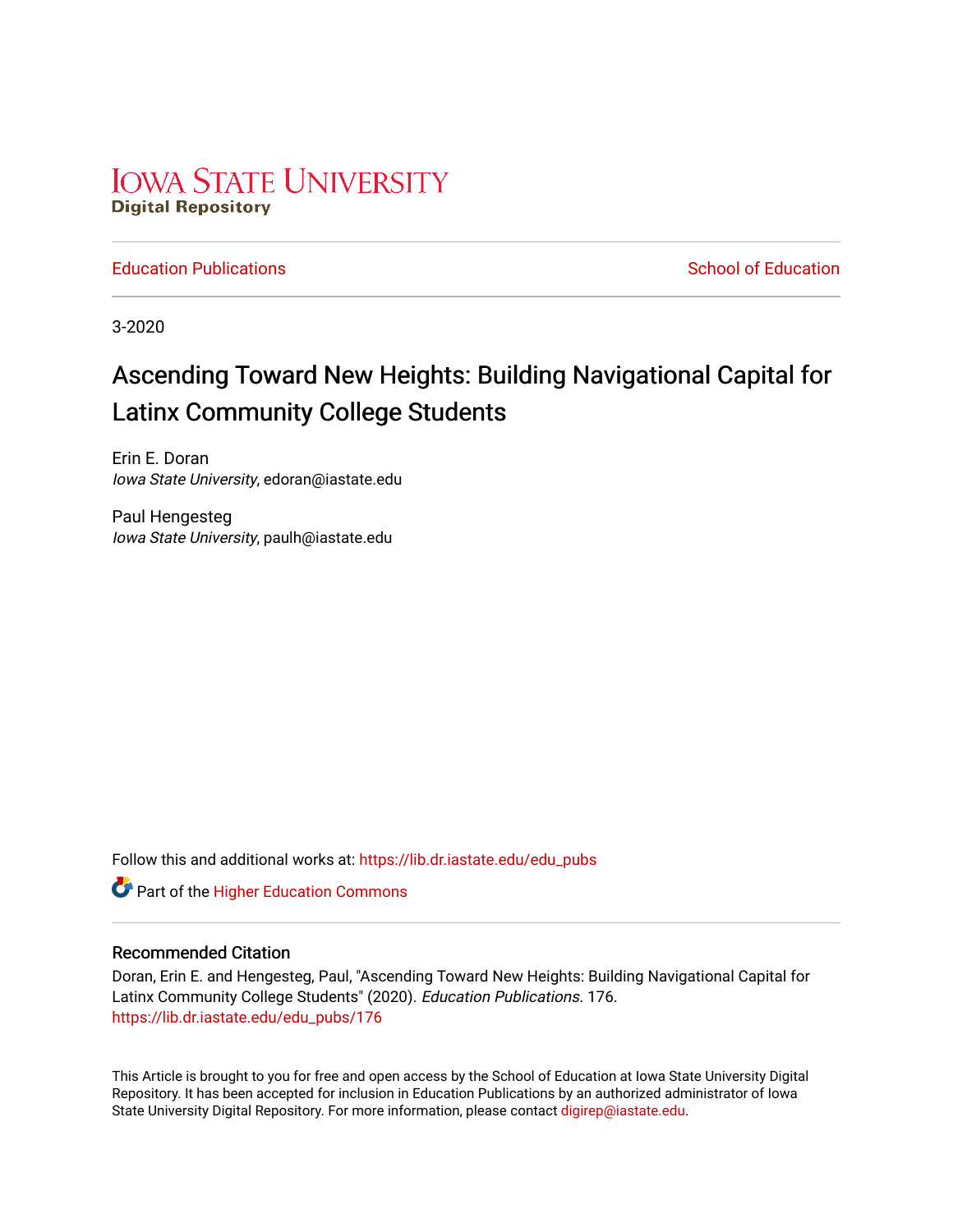# Ascending Toward New Heights: Building Navigational Capital for Latinx Community College Students

# Abstract

The Ascender program was created in 2012 by Catch the Next Inc., to address the challenges of increasing community college retention and transfer rates, especially among Latinx students in developmental education. This study looks at the experiences of participants in this program and how it provided validating experiences and fostered their navigational capital on campus and through the transfer process. Results show that a rich first-year experience and additional engagement with the Ascender program helps students learn how to better navigate the complex systems of financial aid and transfer processes while also building their confidence as successful college students.

# **Disciplines**

Higher Education

# **Comments**

This is a manuscript of an article published as Doran, Erin, and Paul Hengesteg. "Ascending Toward New Heights: Building Navigational Capital for Latinx Community College Students." Journal of The First-Year Experience & Students in Transition 32, no. 1 (2020): 29-41. Posted with permission.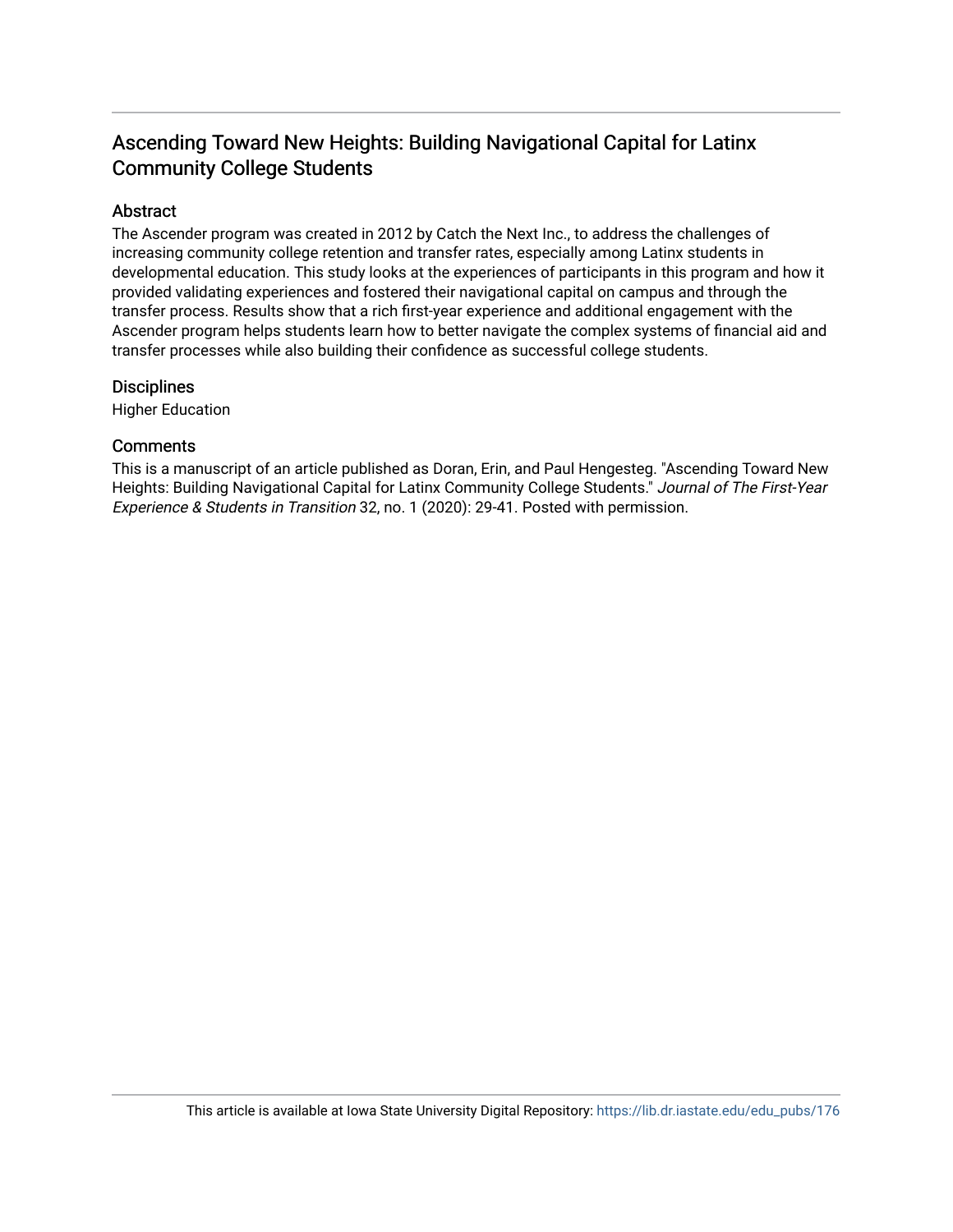Copyright 2020 University of South Carolina as accepted for publication. *Journal of The First-Year Experience & Students in Transition* home page: https://sc.edu/about/offices\_and\_divisions/national\_resource\_center/ publications/journal/index.php

# Ascending Toward New Heights: How One Program Builds Navigational Capital for Latinx Community College Students

*Erin Doran and Paul Hengesteg*

*Iowa State University*

Doran, Erin, and Paul Hengesteg. "Ascending Toward New Heights: Building Navigational Capital for Latinx Community College Students." *Journal of The First-Year Experience & Students in Transition* 32, no. 1 (2020): 29-41.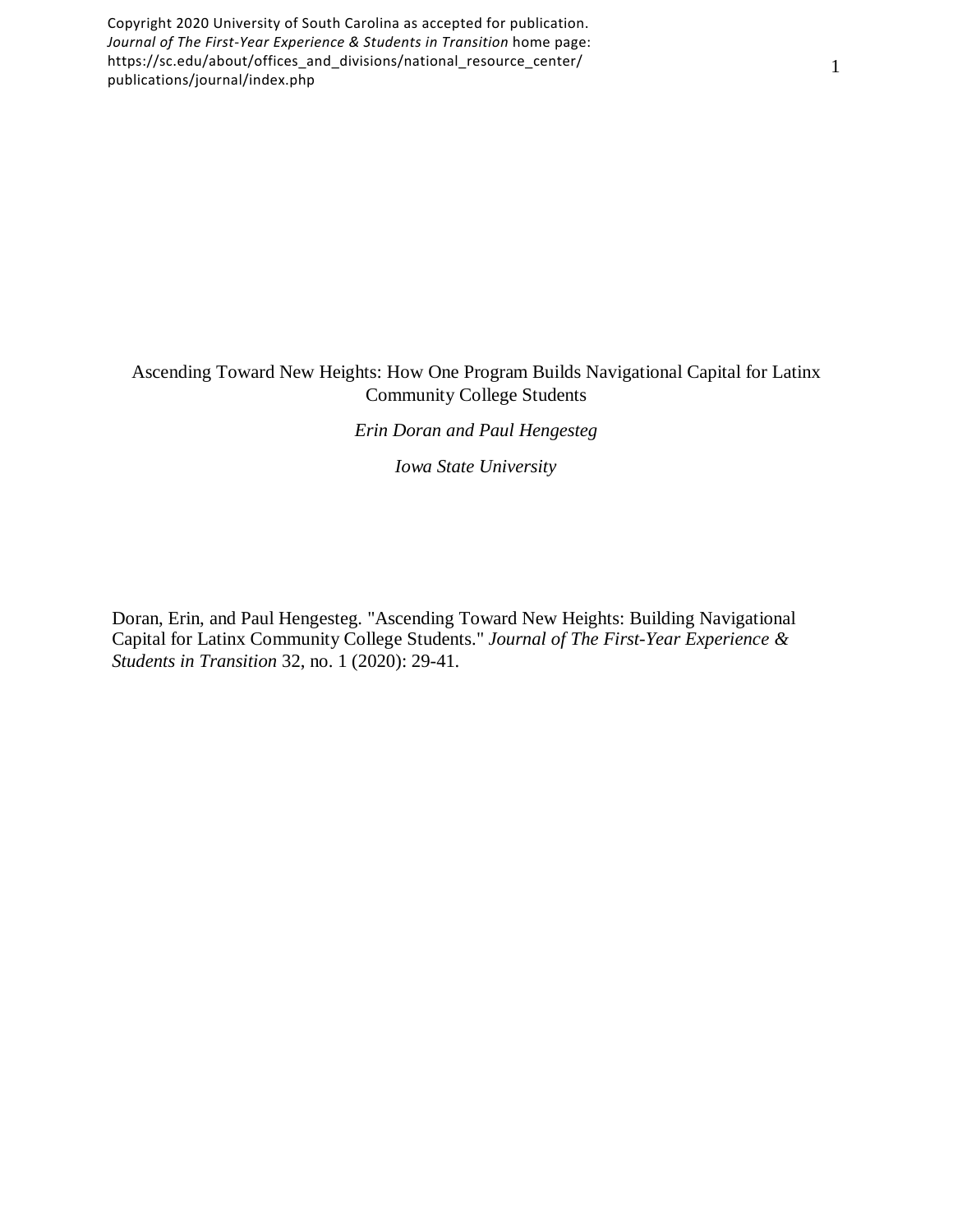# **Abstract**

The Ascender program was created in 2012 by Catch the Next, Inc., to address the challenges of increasing community college retention and transfer rates of community colleges, especially among Latinx students in developmental education. This study looks at the experiences of participants in this program and how it provided validating experiences and fostered their navigational capital on campus and through the transfer process. Results show that a rich first-year experience and additional engagement with the Ascender program helps students learn how to better navigate the complex systems of financial aid and transfer processes while also building their confidence as successful college students.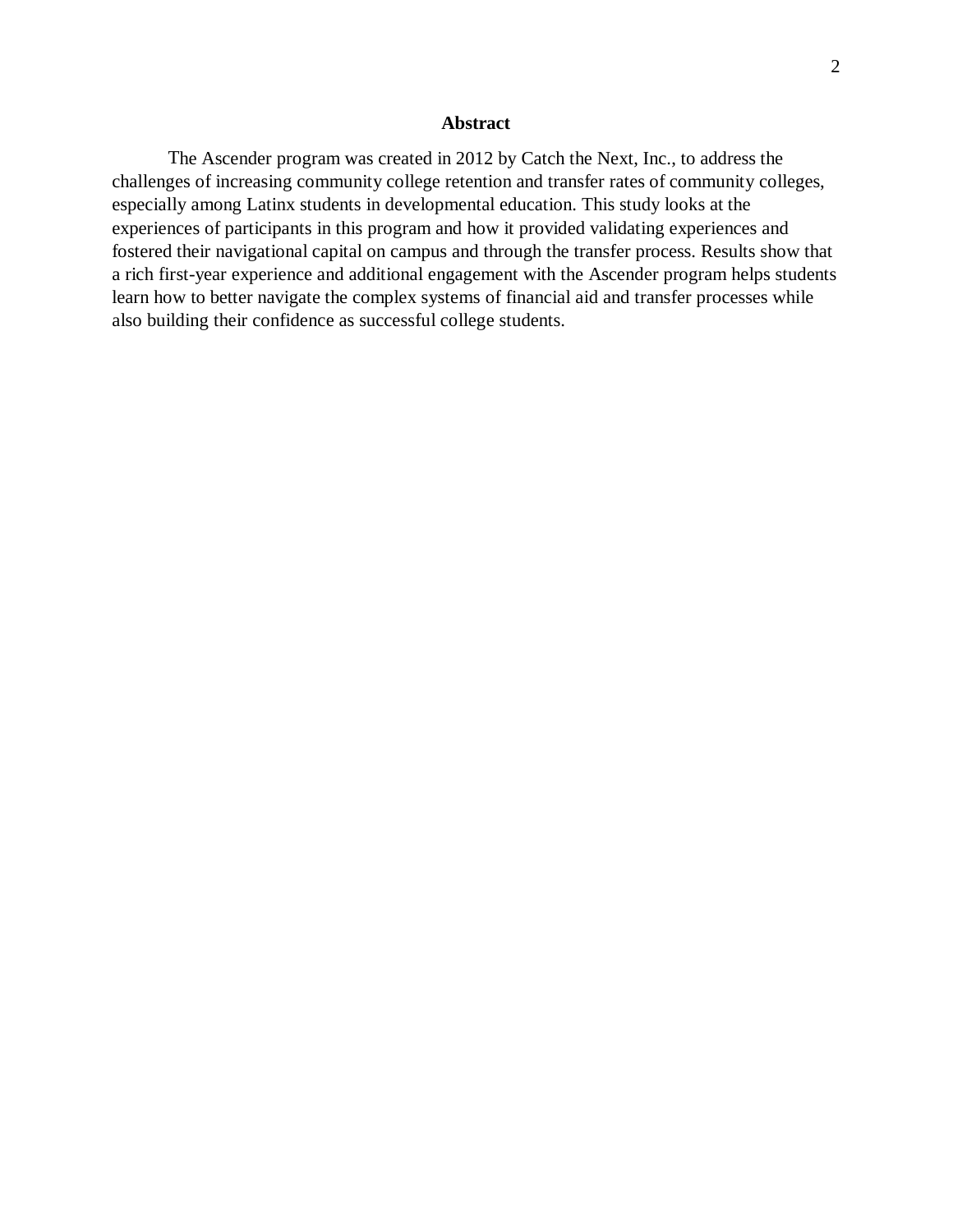The community college sector represents the most important entry point for Latinx students into higher education, given that approximately 40% of all Latinx college students are enrolled in this sector (*Excelencia* in Education, 2019). Melguizo (2009) suggested that Latinx students might have better chance of earning a bachelor's degree if they enroll directly at a fouryear institution, but high Latinx enrollment rates persist at community colleges. To increase transfer to four-year institutions, several programs and interventions have been established in community colleges nationwide to support Latinx students and students from other traditionally underserved groups (Baber, 2018; Núñez & Elizondo, 2013). The Ascender program addresses the disparities of retention and transfer rates among community college students, especially for those placed in developmental education. Though not exclusively for Latinx students, most students (approximately 90%) served since 2012 identify as Latinx (Our Program, n.d.). This study examines the experiences of participants in the Ascender program and how it fostered their navigational capital at their community college campuses and in the transfer process.

The following questions guided this research:

- How do students in the Ascender program describe their educational experiences within the program?
- How did the Ascender program help participants navigate their first year of college and beyond?

This study also extends the research on Latinx community college students who successfully matriculated through developmental education and at least one year of college by highlighting their voices and the experiences they point to that made them successful.

# **Literature Review**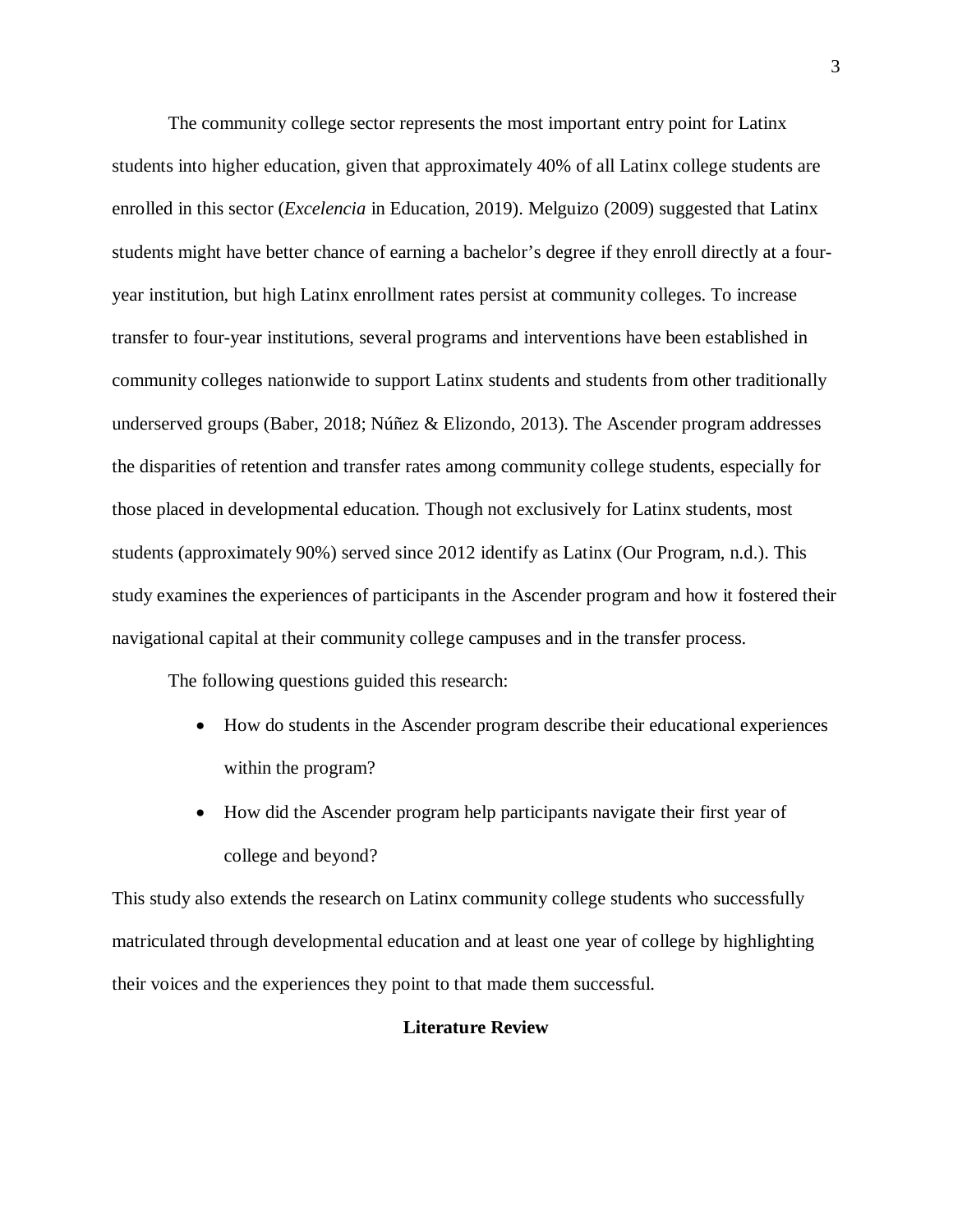The pressing need to increase Latinx persistence and degree attainment is well-

documented (Crisp & Nora, 2010; Núñez & Elizondo, 2013). Given that community colleges are often the postsecondary institution of choice for Latinx students, it is important to understand the programs and circumstances that increase their success, especially considering that fewer than 20% of Latinx community college students transfer to a four-year institution (Pérez & Ceja, 2010).

## **Factors that Impact Transfer**

In their research brief on best practices for increasing Latinx educational attainment, Núñez and Elizondo (2013) identified the importance of building a "transfer culture," an organizational priority explained by Bensimon and Dowd (2009), among others. Though community colleges traditionally serve a transfer function, transfer rates for Latinx students remain low. In Texas, approximately 11% of Latinx community college students earn a four-year degree within six years (Santiago, Perez, & Ortiz, 2017). For Latinx students enrolled in developmental education, things like financial aid, working fewer hours, and enrollment intensity are directly related to their success in their sophomore year (Crisp & Nora, 2010). In this study, the commitment to transfer is largely provided by the Ascender program with support from participating colleges. Similarly, Baber (2018) discussed how a community-based organization provides validating experiences for marginalized students, especially in supporting their academic goals.

#### **The Importance of Validating Relationships**

Several research studies identify the importance of engagement and relationships for Latinx students, such as those with faculty and staff members. Stanton-Salazar (2011) discussed institutional agents who provide low-income students and students from other marginalized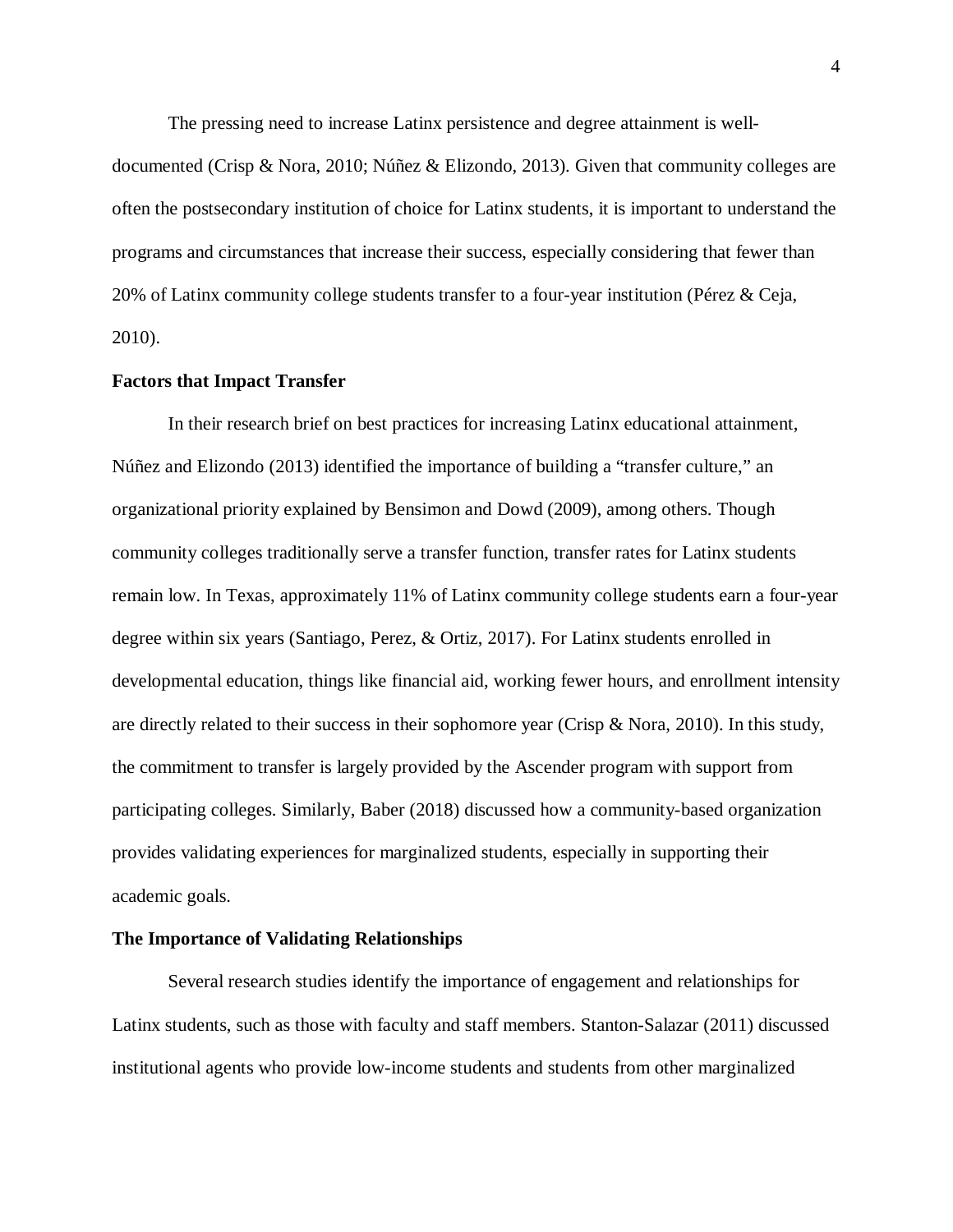groups with social and navigational support. Lundberg (2014) found that frequent, extracurricular interactions with faculty improved community college student outcomes across racial/ethnic groups. In the same study, peer interactions were also positive, though the correlation was not as strong. Lundberg and Schreiner (2004) disaggregated their data by racial/ethnic group and found relationships with faculty were strong predictors of learning for Mexican American students and students from other Latinx subgroups (e.g., Puerto Rican). In one study focusing on the experience of Latinx students in developmental education, faculty members were the main source of validation or invalidation, contributing to students' sense of confidence in themselves and in their ability to achieve their educational goals (Acevedo-Gil, Santos, Alonso, & Solórzano, 2015).

#### **Guiding Principles of the Ascender Program**

Through professional development (Doran & Singh, 2018; Doran, 2019), Ascender faculty are taught about additive approaches to teaching and mentoring Latinx students, including validation theory (Rendón, 1994), Yosso's (2005) concept of community cultural wealth, and Crisp's (2010) model for mentoring. This study focuses on the elements of validation theory and community cultural wealth, particularly how Ascender increases a student's navigational capital. Rendón's (1994) work on validation started with the premise that students of color often feel disconnected from their campus because they do not see themselves reflected in a space created for the predominant (i.e., White) culture. Rendón noted how the presence of faculty and staff who reflected Latinx students' identities could provide them with validating experiences that reinforce their confidence in their presence on campus. This study also draws on Yosso's community cultural wealth framework in the analysis process. Drawing from critical race theory and LatCrit theory, Yosso challenged prevailing notions of social and cultural capital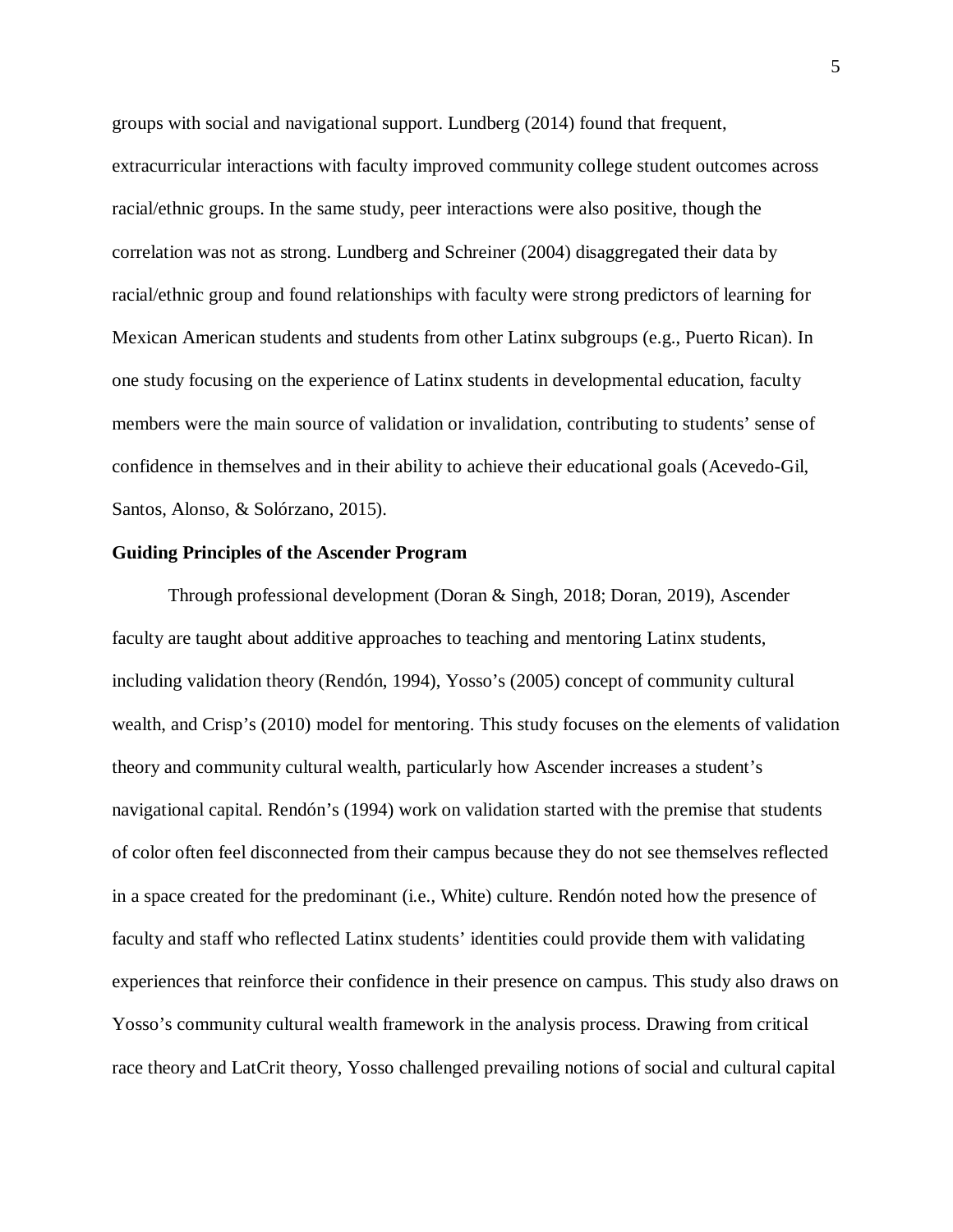that failed to account for the types of capital that communities of color offer. Yosso identified six types of capital in her model: social, familial, linguistic, navigational, aspirational, and resistant. Social capital refers to the networks of individuals and communities a person is connected to. Familial capital focuses on the importance of kinship relationships that provide support and communal memory for individuals. Much research explains the critical importance of family and community and their positive contribution to student enrollment and success in college (Pérez & McDonough, 2008). Yosso also reframed bilingualism and biculturalism as positive aspects of a student's background as she described linguistic capital. Navigational capital refers to the ability to navigate social systems and, as explained in this study, can also refer to navigating processes and institutions (e.g., applying for financial aid, understanding the structure of a community college). Finally, resistant capital represents a student's ability to understand various forms of oppression and to therefore challenge inequality. All these forms of capital contribute to the overarching notion of community cultural wealth.

This study focuses on Ascender's ability to validate students, to tap into their cultural wealth, and to build their navigational capital. We assume that the Latinx students have aspirational capital to pursue a higher education, demonstrated by the fact that all students we talked to had completed at least one year at their respective community college. The participants also noted a presence of familial capital in their relatives' support for their collegiate process. As Yosso (2005) noted, navigational capital "acknowledges individual agency within institutional constraints, but it also connects to social networks that facilitate community navigation through places and spaces including schools" (p. 80). In line with this notion, we found that forms of navigational capital were not just about a student's path to transferring but also about the way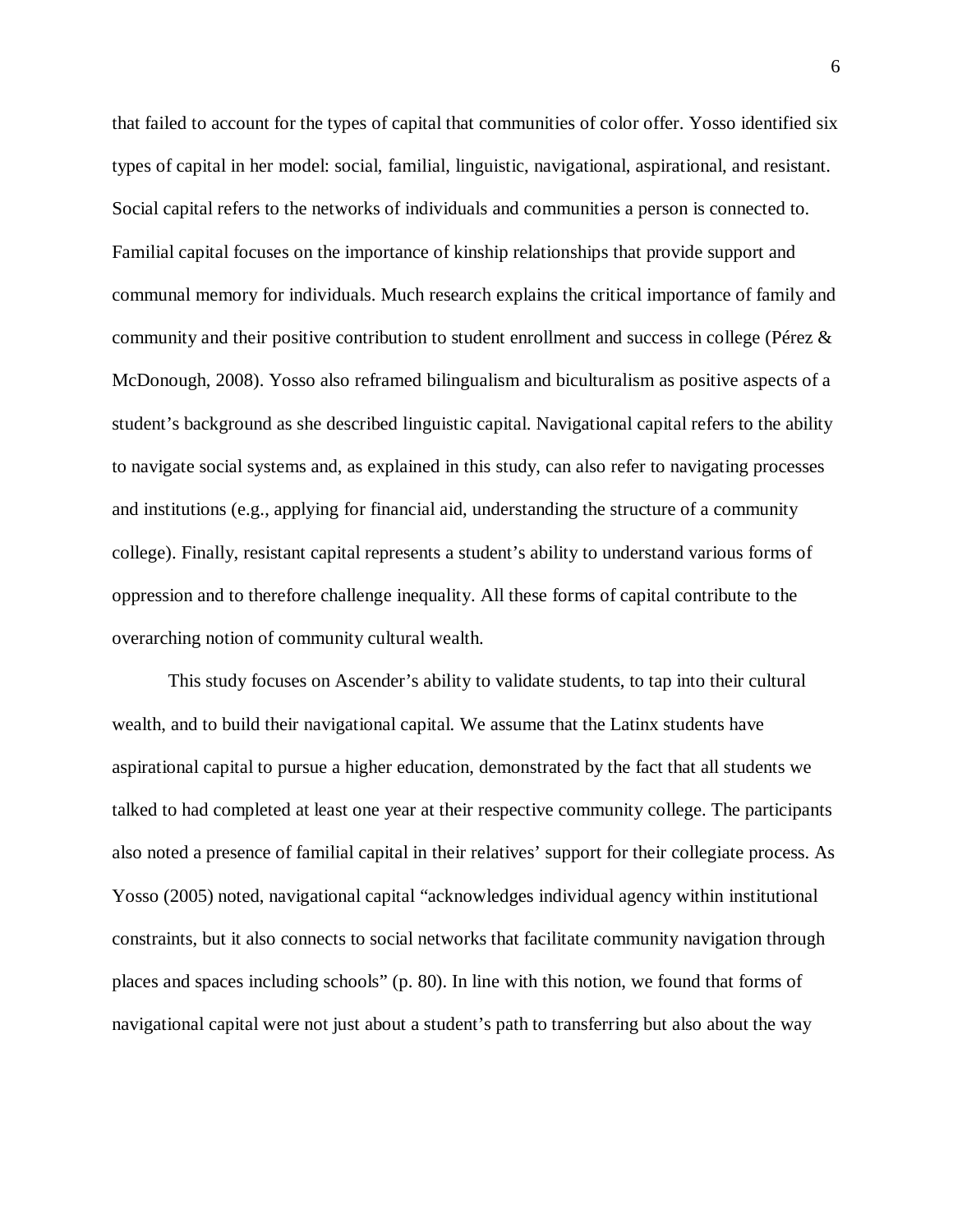Ascender makes the college experience a communal one that includes family and creates a sense of *familia* or *communidad* (community) on campus.

# **Programmatic Context**

The Ascender program is overseen by the nonprofit organization, Catch the Next, Inc., based in Austin, Texas. Since its inception in 2012, the Ascender program has provided training for eight college systems and one university across 14 campuses (Our Impact, n.d.) with funding support from the Texas Higher Education Coordinating Board, the Meadows Foundation, and the Greater Texas Foundation. [1](#page-8-0)

The program recruits students through targeted advising based on their placement into the highest level of development reading and writing and/or math. To participate in Ascender, students agree to take prescribed courses, including a developmental course and its college-level equivalent (e.g., Freshman Composition). Students also take a class that covers career exploration, study skills, and the transfer process. Ascender participants also receive targeted advising and mentoring in addition to the college's normal advising structure.

Catch the Next hosts a summer motivational conference that brings students to the University of Texas at Austin campus for two and a half days. The 2018 conference gave students the chance to "experience university life and motivated them to transfer to a four-year institution" ("CTN Transfer Motivational Conference," n.d.). It also reinforced much of the advising and mentoring that campuses provide to students interested in transferring. The agenda included presentations from a transfer coordinator with the University of Texas and a panel of Ascender alumni who had successfully earned their four-year degrees. Attendees also stayed in residence halls at the university to try the residential experience.

<span id="page-8-0"></span><sup>&</sup>lt;sup>1</sup> More information on the Ascender Program and its history can be found in Doran and Singh (2018) and Doran (2019). Moreover, outcomes data are available on the Catch the Next website (Our Impact, n.d.).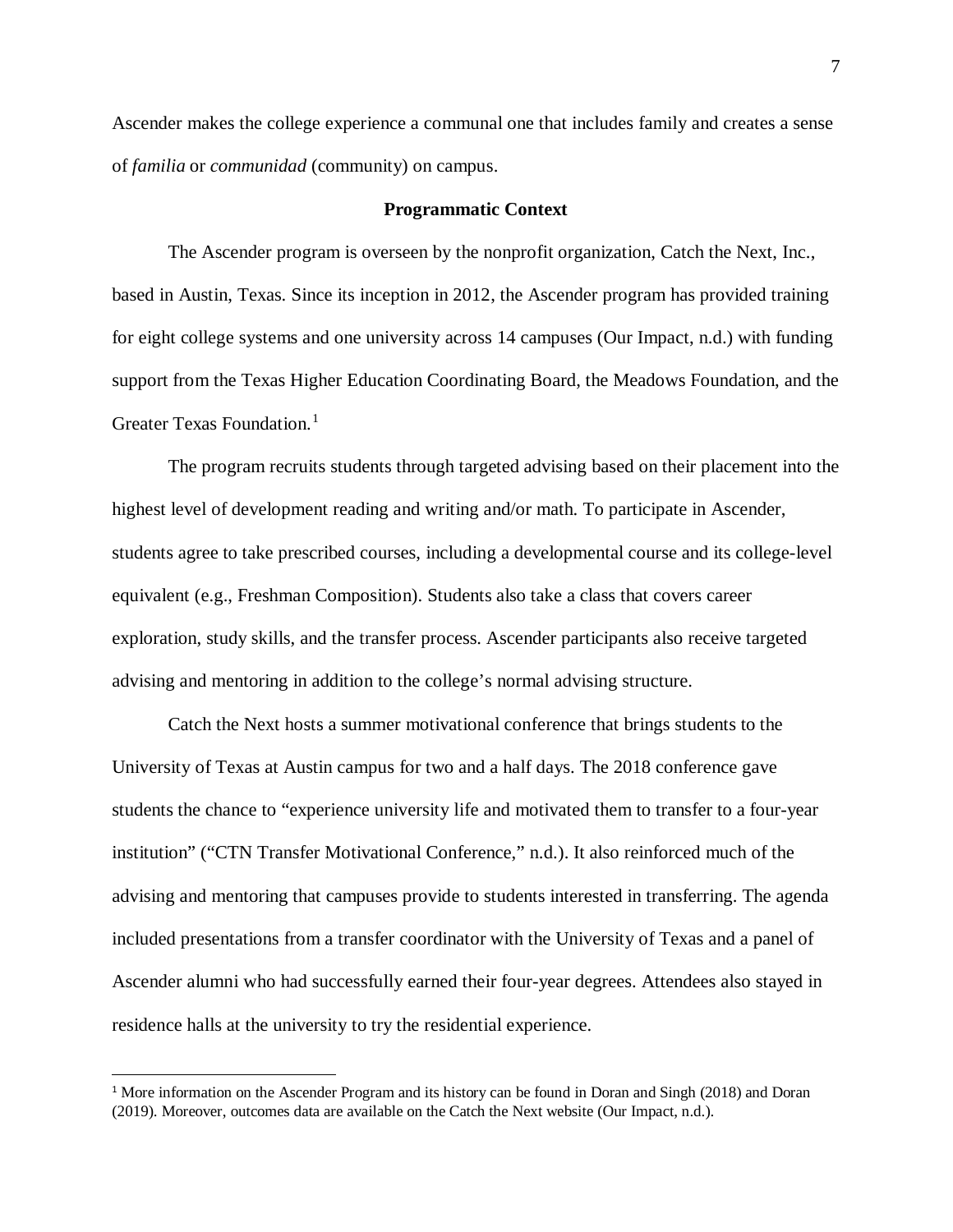#### **Methods**

This study employs a basic qualitative design that uses interviews and focus groups to "[understand] the meaning a phenomenon has for those involved" (Merriam & Tisdell, 2016, p. 24). This approach is appropriate for studies where the researcher focuses on how people make sense of their lived experiences (Merriam & Tisdell, 2016). To better understand the experiences of students in the Ascender program and how it helped them navigate college, the first author attended the 2018 motivational conference. She worked with chaperones to identify students who would be willing to participate in the study; students were able to choose if they wanted to be interviewed in a focus group or individually. Sixteen students participated in interviews and/or focus groups. Before the interviews, they were asked to fill out a demographic survey that collected their majors (Table 1).

### <<*Insert Table 1 here*>>

The focus groups lasted approximately one hour and were guided by a semi-structured interview protocol, which asked students about their transition to college, how they found out about Ascender, what influenced their decision to join the program, and how the program affected their college experience. Follow-up interviews were conducted with most of the students who participated in focus groups to ask clarifying questions or delve deeper into topics that emerged. Informed consent was sought before the focus groups and interviews, and the interviews were audio recorded with the participants' knowledge. Pseudonyms are used to preserve students' confidentiality.

After the conference, the audio from the interviews was transcribed for analysis. Initial coding (Saldaña, 2016) was used in the first phase to get a sense of the contents of the interviews and what connections emerged between them. More specifically, codes were developed around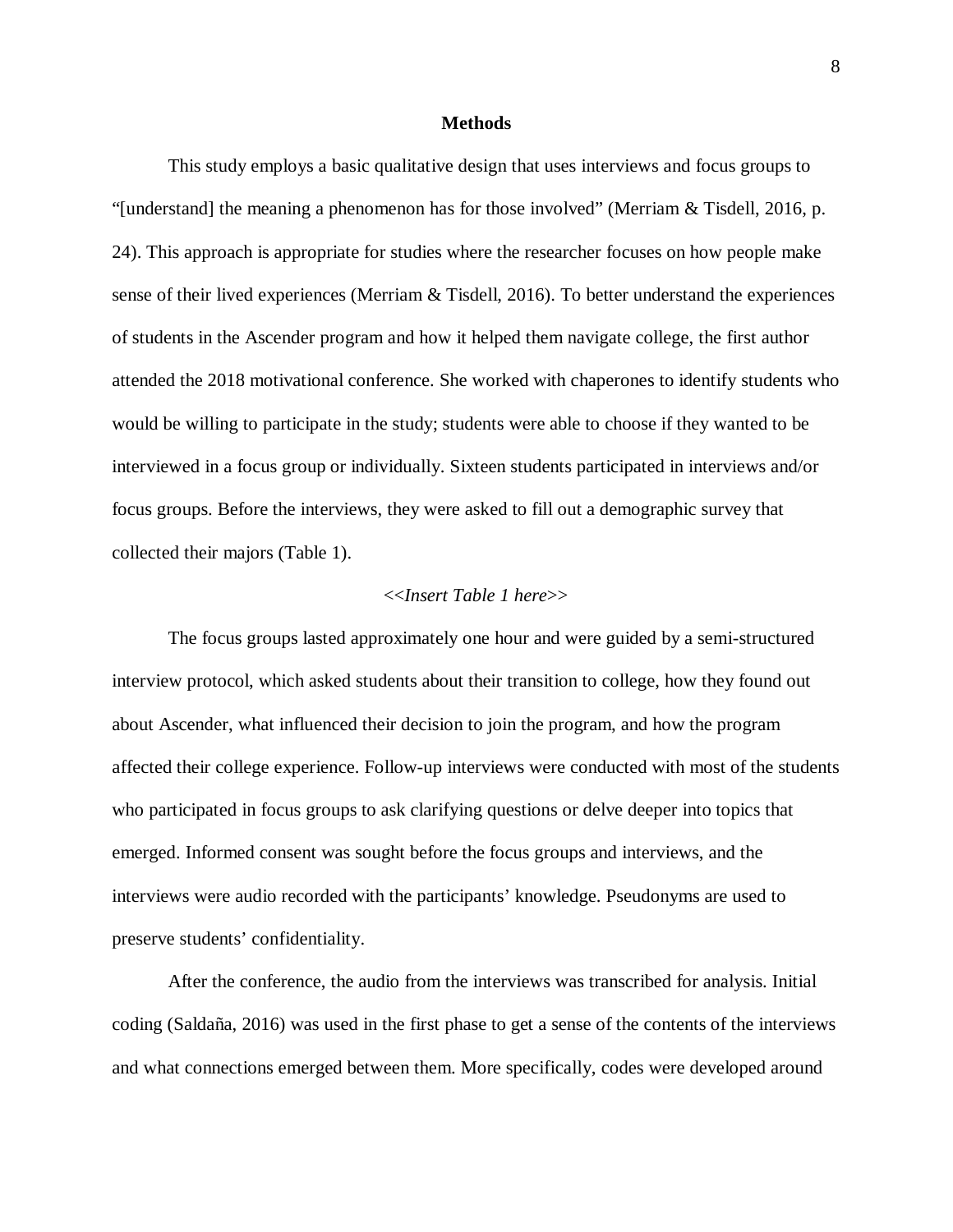discussions of students' identities and backgrounds, engagement with the classroom material, and how Ascender helped them adjust to college. Pattern coding (Saldaña, 2016) was used in a second round to break down the codes into categories or patterns (e.g., transfer plans, financial aid, increased understanding of the institution). As this is a qualitative study, it is worth discussing the positionalities of the researchers to this study. The first author, a Latina, began her engagement with Ascender in 2013 as a mentor to students at Palo Alto College in the San Antonio area. Though she has done previous research on the professional development aspects of the Ascender program, her interaction with students was limited to the 2018 conference. The second author is a doctoral student in higher-education administration who studies social justice education across various identities, especially LBGTQ+.

#### **Limitations**

This study is not without its limitations. First, based on intake surveys collected by Catch the Next, the Ascender program tends to serve students who are of "traditional" college age (18- 22), the majority of whom typically work 19 hours per week or less. In these aspects, and likely others, Ascender participants do not necessarily mirror the more common characteristics of community college students who may be older and who attend part-time because of work and family obligations (Parker, 2018). Most of the students who attended the 2018 motivational conference appeared to fit within the 18-22 years-old category. Further, since this study focuses on students who participated in the motivational conference, they may have demonstrated a higher level of commitment to the program than others. Though they were asked about their least favorite part(s), students gave high degrees of praise to the Ascender program.

# **Results**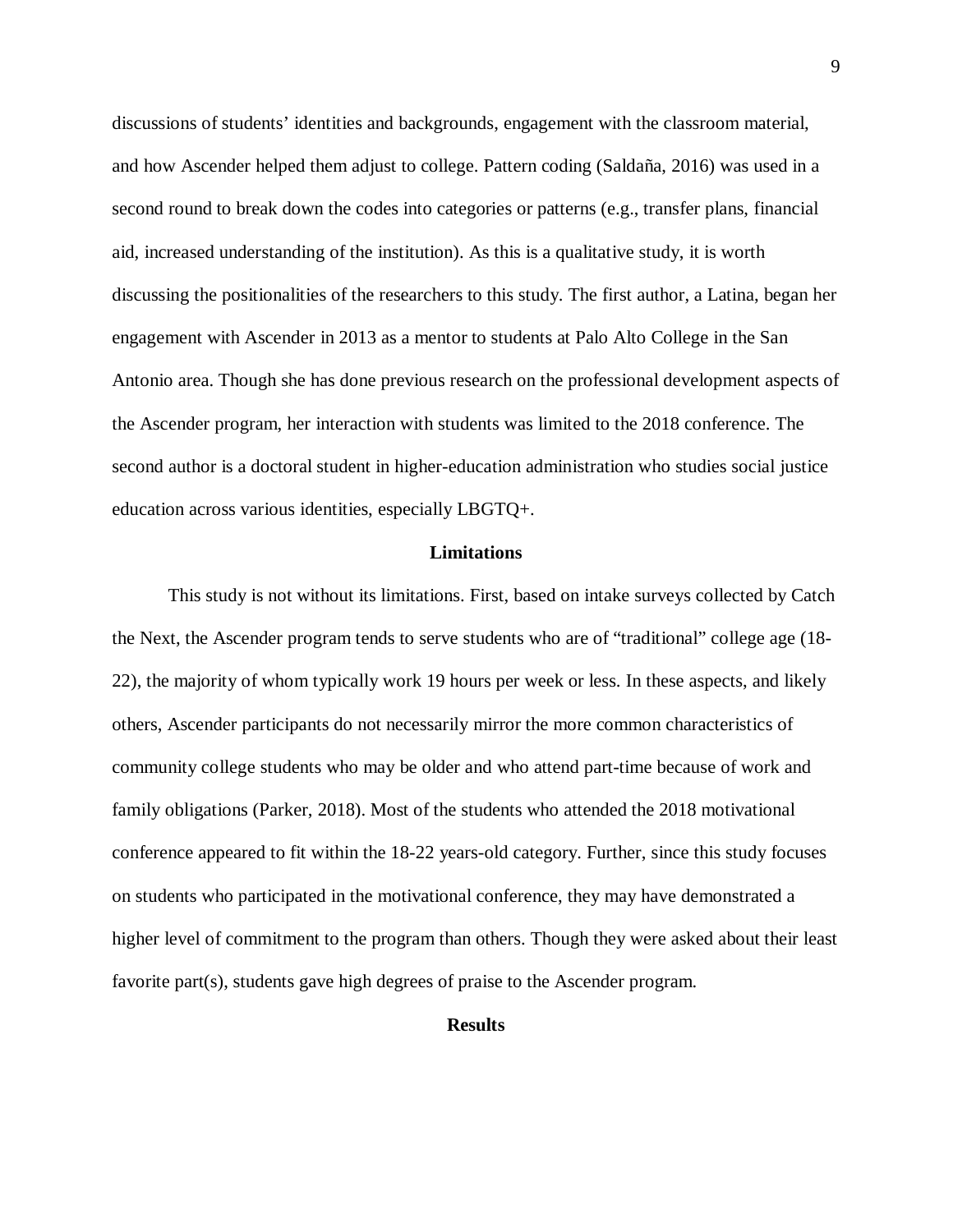The Ascender participants who were interviewed had varying college experiences. Gabriela was raised by her aunt and uncle, who fully supported her and her younger brother (enrolled at the same college) so they could focus on school and not have to work. Mayte was raised by a single mother who was openly hostile to her choice of major (graphic design). Angelina worked as a translator for her parents' business while pursuing her associate degree and described her desire to attend law school. These stories illustrate the diversity of life experiences Latinx students bring to a community college. But the Ascender students also shared some common experiences: They described entering college as a confusing time when they sought out support. Through Ascender, they gained skills and knowledge that helped them navigate their campus and the transfer process. In illustrating the interconnectedness of Yosso's (2005) model, familial capital influenced students' participation in Ascender and their families' participation in the college experience.

During the interviews and focus groups, students admitted they needed additional support transitioning from high school to college. Angelina described meeting with an advisor who recruited her to the program and said, "[The program] sounded really interesting and like a huge support group. It's my first year of college, I don't know what I'm getting myself into…So that's how I got into the program." Liliana learned about the program when she went to an advising session with her mother, who she recalled asking the advisor several questions. When they got home, "She was like, 'I like this because it's not just for you—it's going to be a support for you.'" In the end, Liliana joined Ascender at her mother's encouragement.

In her transition from high school to college, Emma talked about being somewhat checked out from her high school curriculum because she was focused on volleyball, track and field, and softball. She summed up her entrance into college in this way: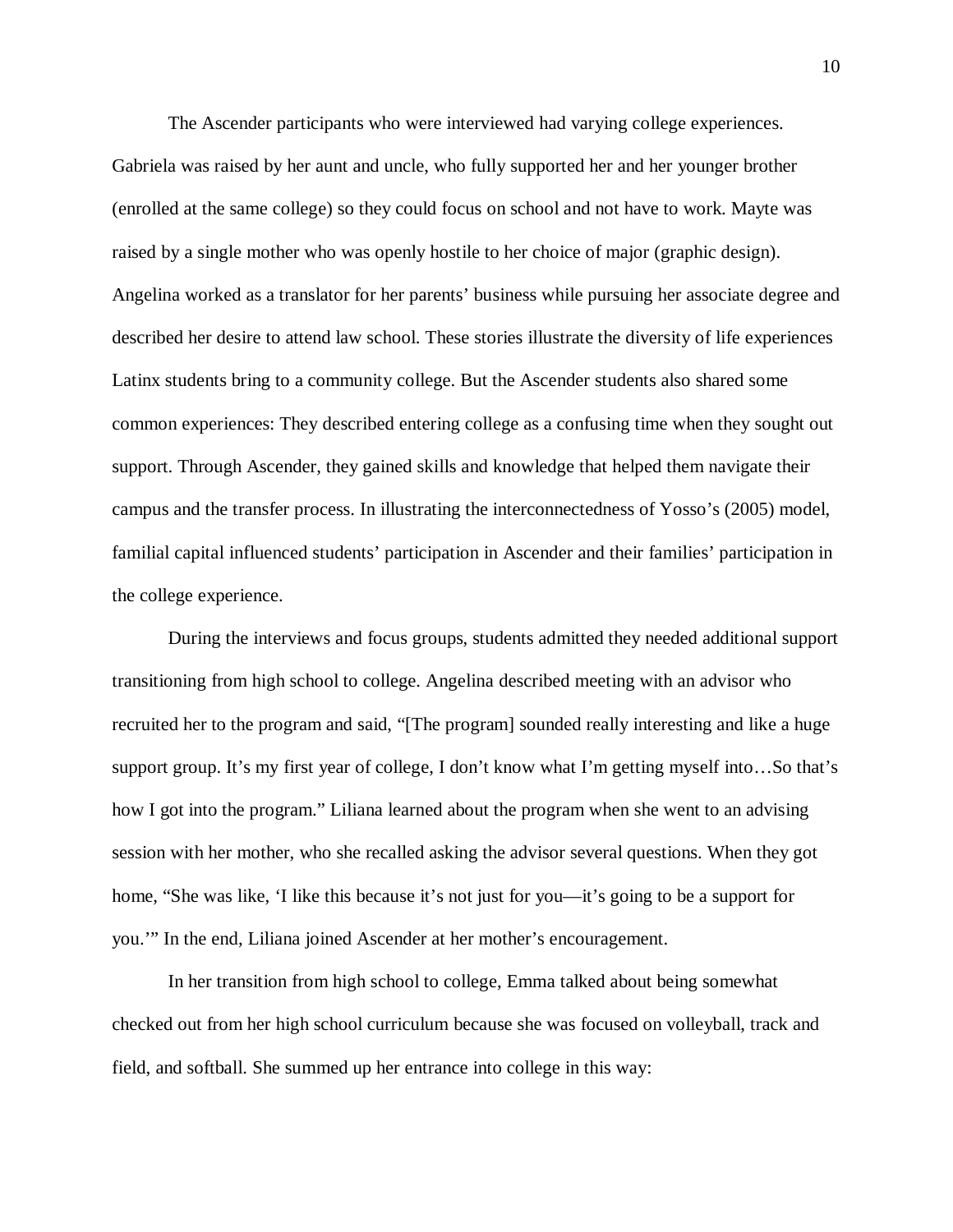I was super anxious about college because I knew I was paying for it. And so I was very anxious about how I would survive in college and I would like talk to the advisors in high school like, 'Oh, I don't know what I'm going to do. I shouldn't have waited this long to get my act together.'

By enrolling in college, these students demonstrated aspirational capital; however, they also recognized the need for on-campus support and positive relationships.

#### **Relationships Provide Important Moments of Validation**

As previously noted, all the students in this study had participated in at least two semesters of the Ascender program. Matthew talked about how the program helped him build a strong relationship with his instructors, which was crucial when his job as a monster truck driver with the Monster Jam tour had him traveling throughout his spring semester. His relationship with his developmental English instructor taught him how to fit in school with his studies. He admitted that his work demands sometimes interfered with school, but "[Mr. Rodríguez, the English instructor] always helped me out. Whenever I had some days where I was just out of it, he always kept me, like, 'Hey man, it's not going to be easy, but we're gonna get through it.' And eventually, here I am." In the classroom, Mr. Rodríguez refocused Matthew in times when he "zoned out," leading Matthew to describe him as "the best example of just always keeping an eye on every single student to make sure they were on track and focused and just helping out in general." Fellow students in the Ascender program also helped their classmates stay focused. If Matthew forgot to tell an instructor he would be out of town, his classmates would keep him upto-date with his work and help him catch up with what he missed. As Matthew's story illustrates, the value of relationships with faculty *and* with peers was vital to his persistence and eventual success.

### **Developing Tools to "Do" college**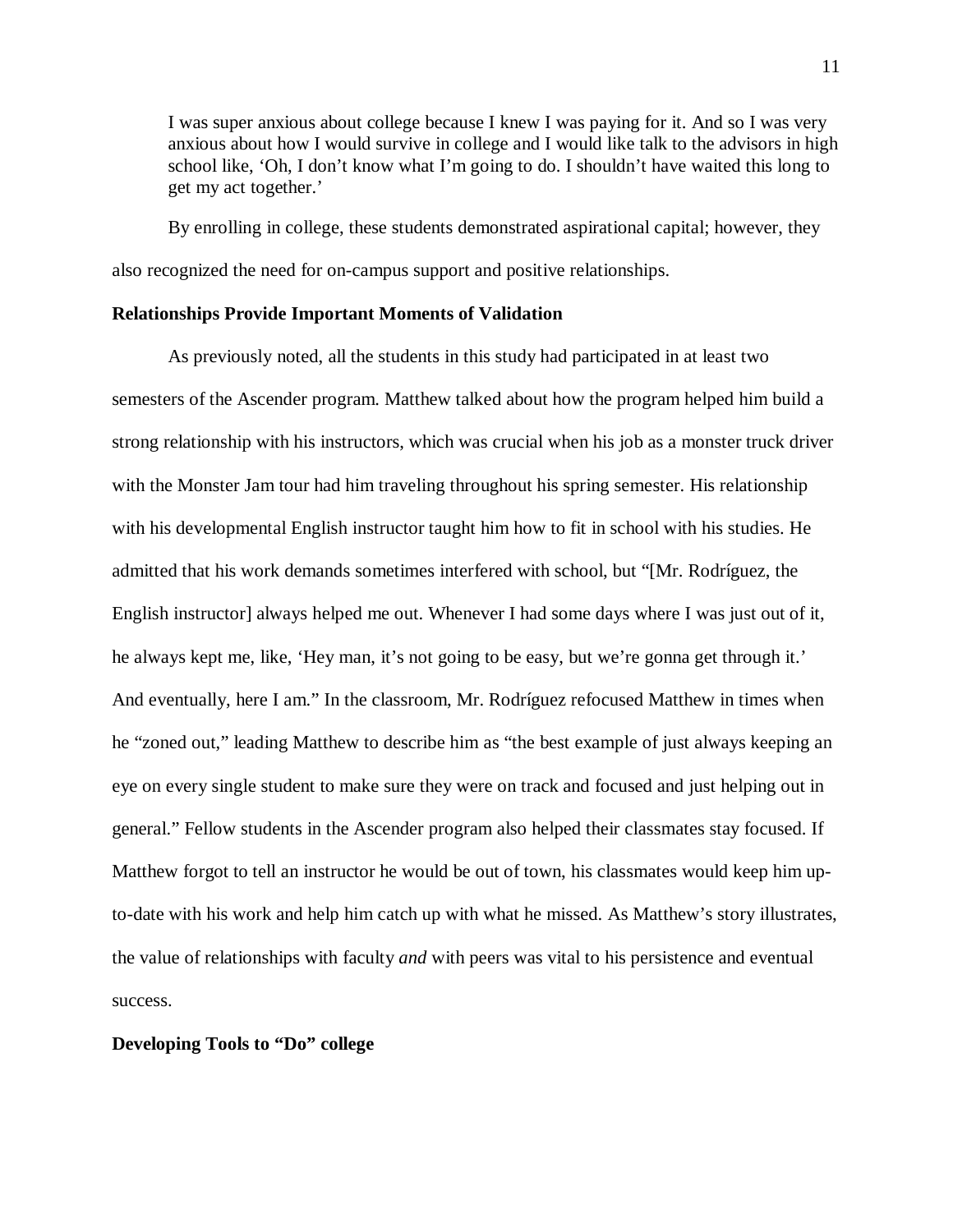Yosso (2005) indicated that navigational capital may include social and psychological techniques that enable people of color to move through institutions where their presence or participation has not been traditionally represented or visible. One strategy that students learn in the Ascender program is both practical and psychological. When Crystal decided to pursue a nursing degree, she said she quickly became overwhelmed with how to balance her school work with other obligations (e.g., work, family, social life). The most important skill Crystal learned in her Learning Frameworks course was how to use a day planner. While seemingly simple, the day planner gave Crystal the ability to see that she could manage her life best if she stuck to a schedule, and it gave her the confidence to see that she could meet the various demands of her life. She even admitted, "I carry a planner now, and I used to not carry a planner. I was like, 'People who carry planners are dumb.' And here I am, 'Where's my planner?'"

Notably, four of the five students who participated in Crystal's focus group agreed with the importance of time management and pulled out their day planners, journals, or phones to show the interviewer how they tracked their time. Estela said the day planner helped her be more organized and procrastinate less. Mayte explained, "I wasn't very organized growing up, and really going to college, I'm like 'I really need to be organized because I have so many things on my hands." Using a day planner helped Mayte balance a schedule that included her classes, student government, and a club where she was an officer:

And after [Dr. Gomez, the Learning Frameworks instructor] was teaching me how to be organized and also keep things in pace and time, because every day time is going to go fast. But sometimes you just need to go one-by-one and don't rush it. Take it slow, you'll be fine. Yeah, you'll be fine and the day will go as it goes.

Alicia was similarly committed to her calendars:

I [didn't] keep an agenda with me before. Now I just keep agendas everywhere. Like one in my backpack, one at home. And then I keep a calendar to remind me in my room and then one in the living room. Like I wasn't that type, but I needed that.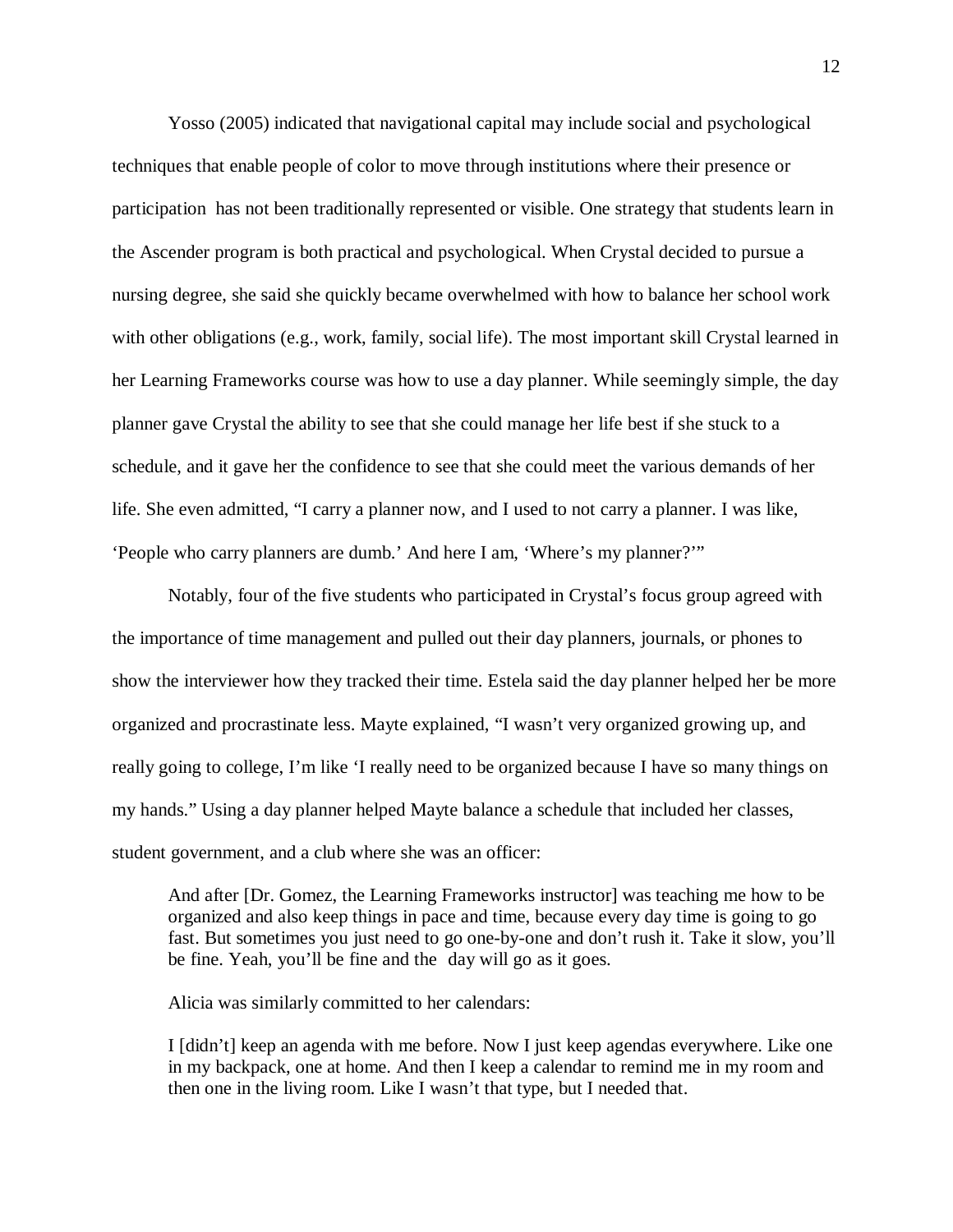The Learning Frameworks course taught Alicia how to manage her time and convinced her to finish her homework before her busy weekends with work, social time, and family obligations. Keeping their schedules organized was important for these students, even if their prior selves rejected the idea.

### **Building Navigational Capital for Transfer**

One component crucial for Ascender students is the attention paid to financial aid. Crystal, for example, spoke at length about how her Ascender advisor regularly sent information about grants and scholarships to the students in the program. More directly, the advisor would send emails telling participants specifically to apply for a grant or scholarship. As a result, Crystal won a scholarship that paid a large portion of her second-year tuition. The experience introduced Crystal to the process of researching and applying for financial aid. When she decided to transfer to a private university to complete her B.A., she did not feel overburdened with her choice to forego a more affordable public institution.

Ascender faculty also helped students apply scholarships. Gina noted, "Dr. Gomez has helped me with not only scholarships [but] with the letter of recommendation." In unison, Crystal and Estela echoed with, "same." Interestingly, Mayte had a work-study position where she helped others find and apply for scholarships. She said, "And since I know how to do it now, it's gonna be pretty easy."

When Ascender students were asked about their transfer plans, they spoke with confidence in their choices—both in terms of where they would transfer and the degree they would pursue. Crystal said the private institution she was transferring to would be more expensive, but it had better passing rates on the licensure exams she would eventually take in nursing. Mayte wanted to attend Syracuse University because of its graphic design program and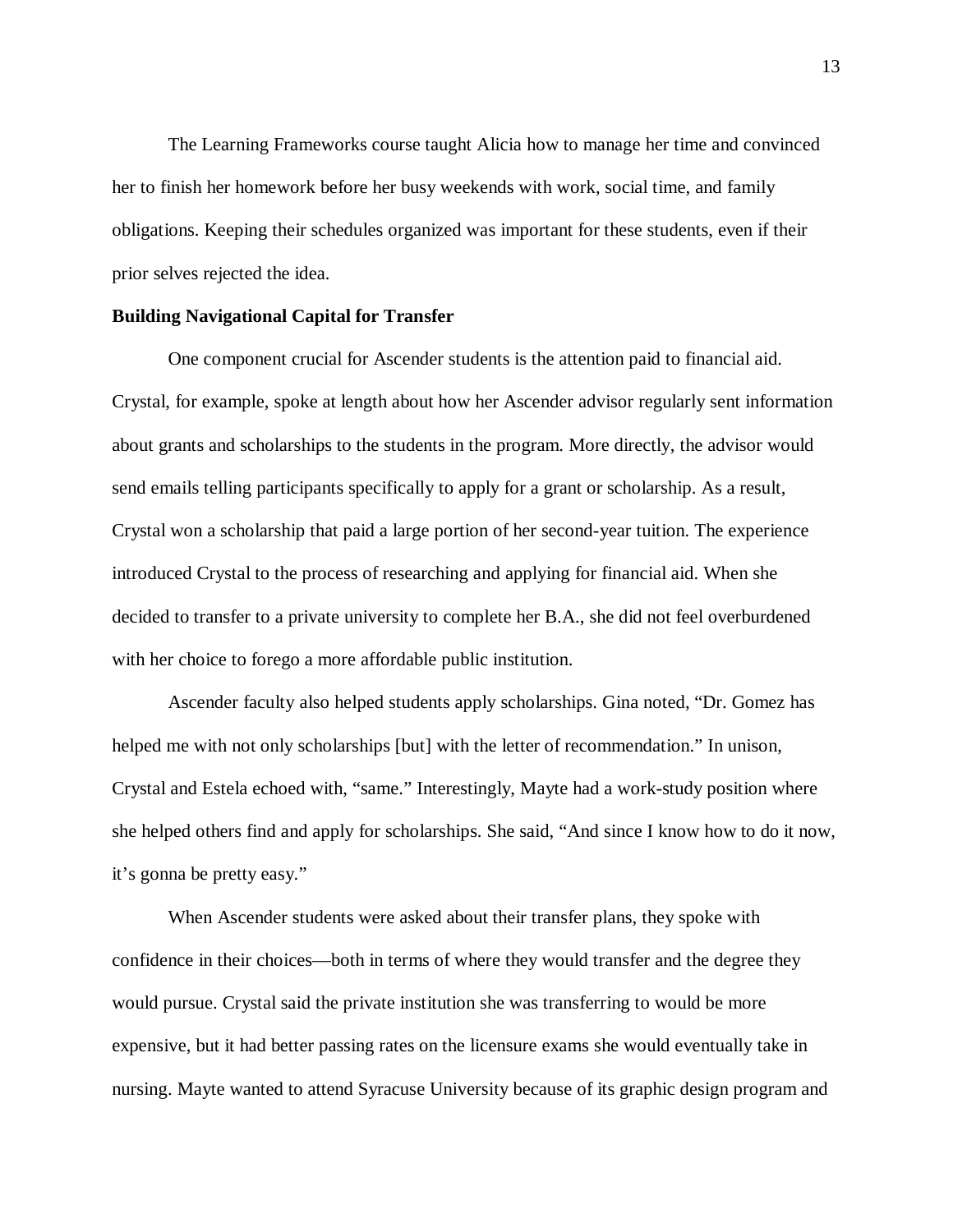ROTC program, which supported her eventual goal of joining the military. Gabriela, who wanted to do social work with Child Protective Services, knew she would transfer to a local private university for a bachelor's degree and then complete a master's degree. Angelina was certain that she would eventually go to law school and, through her Learning Frameworks class, had ruled out the types of law she knew she did not want to practice.

The benefits of the Ascender program were not limited to the students in this study. As previously noted, Liliana's mother encouraged her to join the program. Gabriela's Learning Frameworks instructor was a family friend who recruited her to the program before she came to college. Gabriela later encouraged her brother to join the Ascender program with her. As the oldest siblings, Gabriela and her brother convinced their younger siblings and relatives who were preparing to enter college to at least consider the program if they qualified for it. This was common among the students interviewed who had family members and friends who would eventually go to the same college. In line with Yosso's (2005) concept of community cultural wealth, the benefits of building navigational capital went beyond the students themselves; they encouraged others to participate in the program while developing navigational knowledge and skills (e.g., applying for grants and scholarships) that they could impart to others outside the program.

The Ascender program also offered opportunities for families to engage with the colleges their children were attending. For Angelina, whose immigrant parents spoke little English, Ascender helped them learn about their daughter's college experience. At *Noche de Familia* (Family Night), they were able to converse in Spanish with the Ascender faculty and advising staff, asking questions and bringing back information that could be of use to Angelina's younger siblings, relatives, and her community. The event also gave joy to her father, who won a game of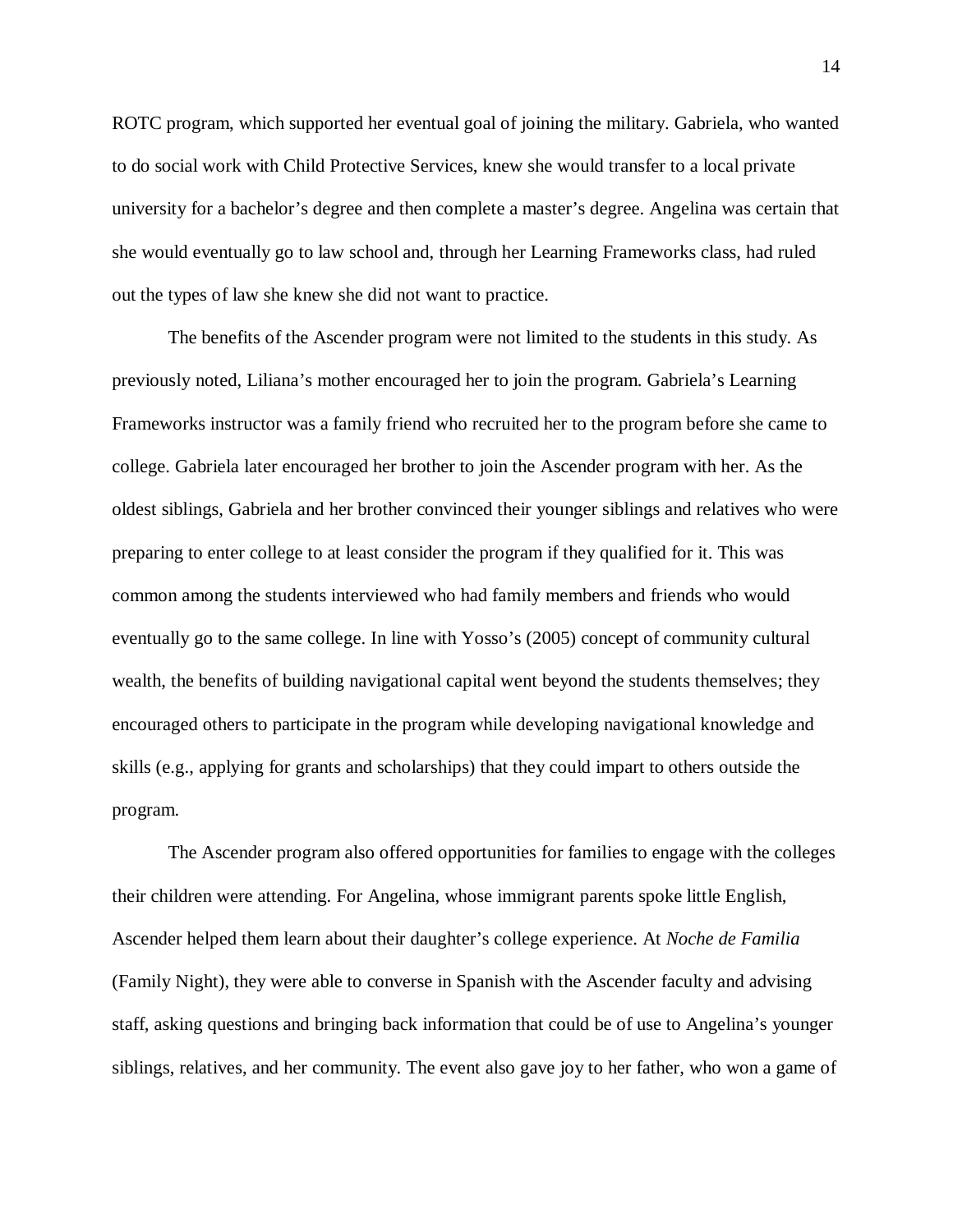*Lotería* (Mexican bingo) and was excited because he had never won anything before. The validating experiences also extended to families and empowered them with knowledge they needed to help support their children.

# **Discussion**

As previously noted, recent research reported that about 11% of Latinx community college transfer students earned a bachelor's degree within 6 years (Santiago, et al., 2017). In explaining the broader systemic issues that hinder or prevent Latinx students from pursuing higher education (e.g., poverty, attending underfunded K-12 schools, higher levels of academic underpreparedness for college; see Crisp & Nora, 2010; Gándara & Contreras, 2009; Núñez & Elizondo, 2013), these statistics can seem dire. Meanwhile, additive models such as Rendón's (1994) validation theory and Yosso's (2005) community cultural wealth model serve as reminders that Latinx students arrive on community college campuses with their own forms of capital to be tapped into during their college experience. In this case, the Ascender program drew on students' aspirational capital (e.g., their academic and professional goals) by giving them knowledge and experiences that helped them make their goals achievable—specifically goals of transferring to a four-year institution and earning a bachelor's degree. In fostering navigational capital, the Ascender program builds capacity within the Latinx network of faculty, staff, and participants who can share their knowledge and skills with the broader community of families and classmates to promote transfer. A contribution of this study is in thinking about how navigational capital permeates beyond the individual to the larger community.

The students recognized the need for support beyond the normal structure of college (e.g., academic advisors, career counselors), and Ascender enabled deeper relationships with faculty through on- and off-campus events, having faculty for more than one semester, and using faculty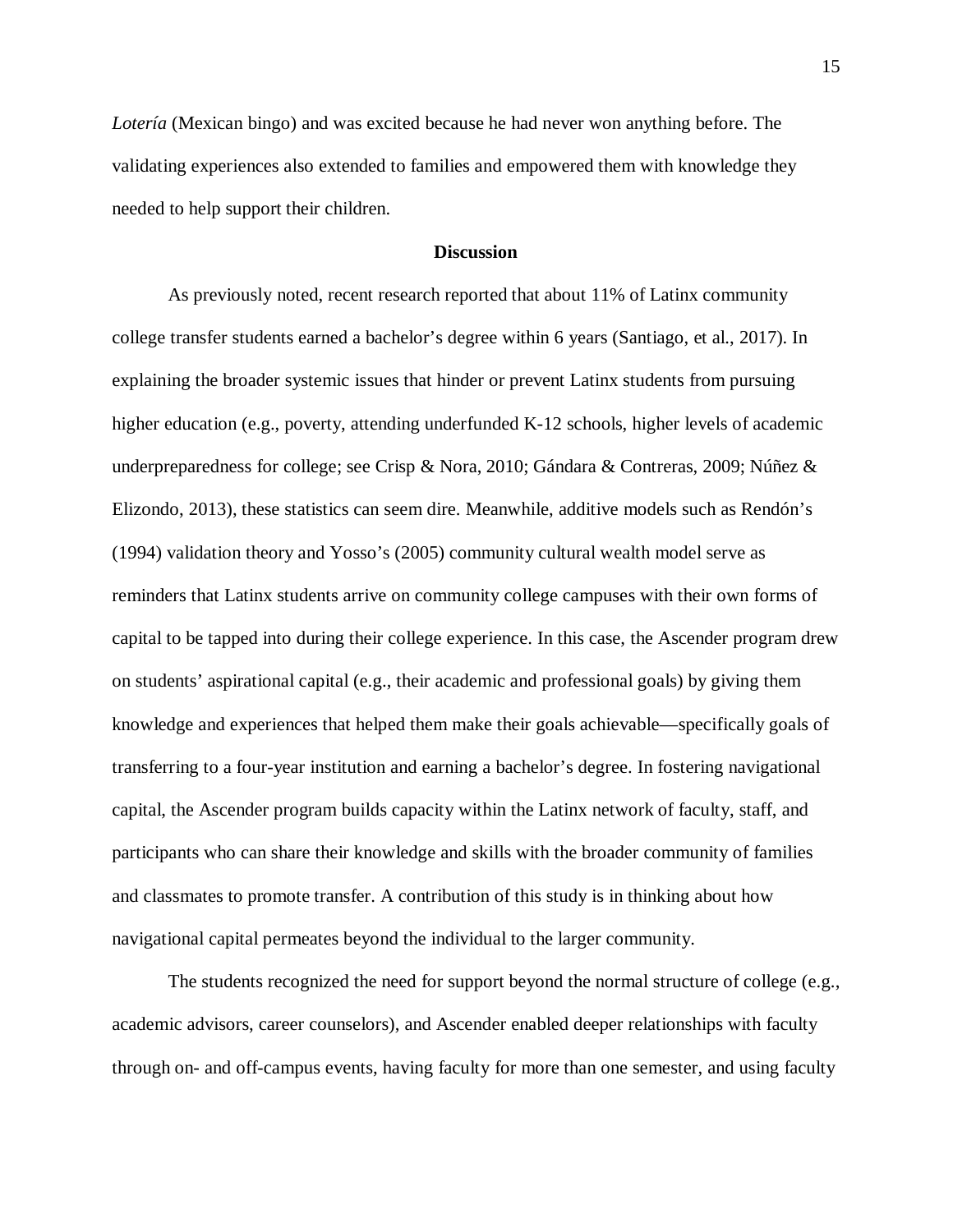chaperones at the summer motivational conference. This study supports previous literature that affirms the positive impact faculty relationships can have in validating students and supporting their persistence and transfer goals (Rendón, 1994; Lundberg, 2014).

This study also affirms previous research on the importance of family for Latinx students in the collegiate experience (Mendoza, Hart, & Whitney, 2011; Pérez & McDonough, 2008), and we argue that Ascender extends the network of family to include faculty and peers with whom students spend prolonged periods of time. We found that family could influence a student's decisions to enroll in Ascender, and students who had siblings or other relatives encouraged them to enroll at the same college and join the program. Through special events, the program brought family members into the college experience.

This study also focused on the intent of the Ascender program to build students' navigational capital in the transfer and collegiate processes. From the seemingly mundane (e.g., teaching students to keep a schedule) to making strategic decisions about where to transfer, students showed confidence in their plans to fulfill their academic goals. In relation to student success coursework, Hatch (2016) noted that scholars and practitioners often talk about highimpact practices without a clear understanding of what that means. Like Baber (2018), this study highlights the contribution of outside groups in providing positive experiences to community college students. The Ascender program offers some of the best practices for Latinx community college students such as culturally relevant teaching (Núñez & Elizondo, 2013), but this study also captured the students' voices describing their own experiences. In this way, we can look at the best practices through the additive framing of Rendón's (1994) and Yosso's (2005) theories and see that students recognized the program as a positive impact on their academic lives. It appears that those students who maintain a longer relationship with the Ascender program see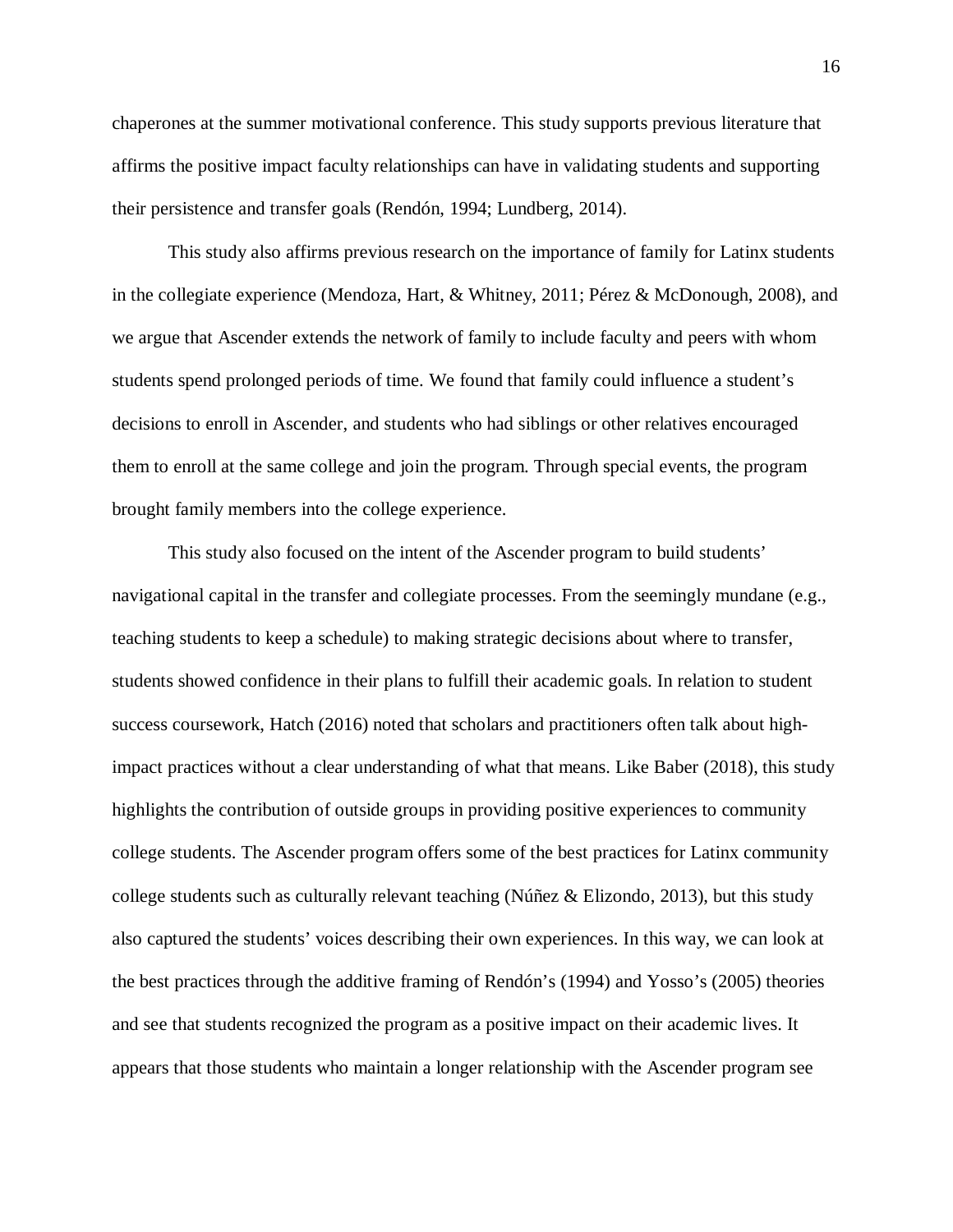direct links between their engagement and their academic success and increased confidence in their goals.

#### **Implications for Research and Practice**

This study provides a starting point for better understanding the lived experiences of Latinx community college students who placed in developmental education and have persisted through at least one year of college. A future study could focus on Ascender students who have transitioned to four-year institutions to see if they experienced any sort of transfer shock. A longitudinal study might look at students who did not maintain strong ties to Ascender and if the two semesters were sufficient to help them navigate the transfer process.

For institutional practice, this study highlights the importance of hiring faculty and staff who understand the cultural backgrounds of the students they serve. While the research on the effectiveness of developmental education and student success courses is mixed at best (Bailey, Jaggars, & Scott-Clayton, 2013; Hatch, 2016), the findings from this study show that the skills and relationships built in these courses can have broader impacts on students' lives beyond the first semester or year of college. Like the findings of Duggan and Williams (2010), we recommend colleges develop curricula that serve the needs of their community-college population to create a strong transfer culture on their campus. While understanding that the adoption of programs like Ascender is not always feasible in a time of leaner budgets, community colleges might look at how they may systematically incorporate some of the bigger parts of this program (e.g., validation, cultural competence, anti-deficit thinking) in teaching and student services.

# **Conclusion**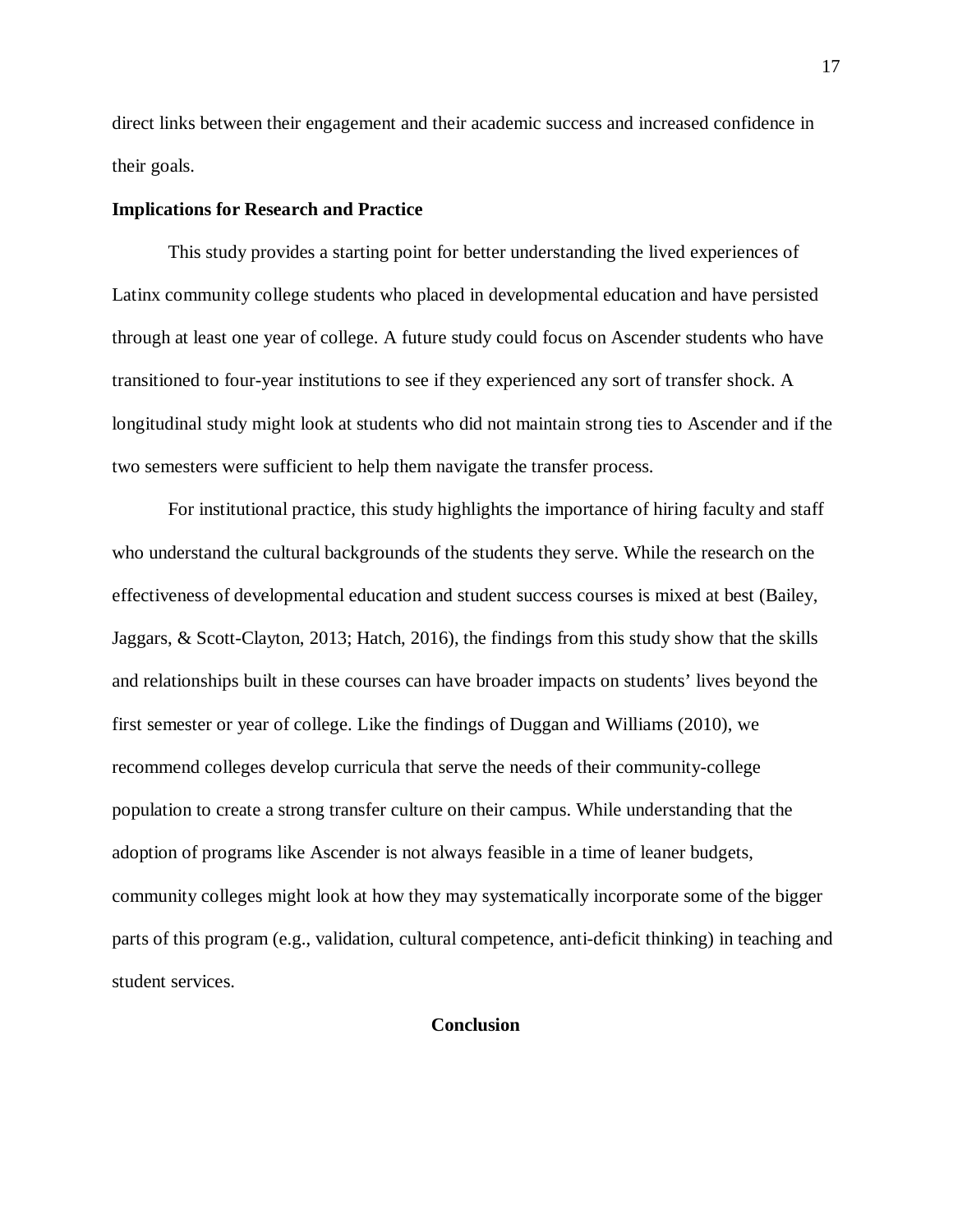This study looked at students' experiences in the community college sector and how they saw their involvement in the Ascender program helping them in their first year and beyond. This program offers insight into how other institutions may increase this form of capital in their students and advance their Latinx students' transfer and graduation rates. What is significant to this study is how even a simple strategy, like learning to keep a day planner, built up the selfconfidence in these participants that enabled them to become successful college students with bigger academic goals.

Table 1. Student Demographic Information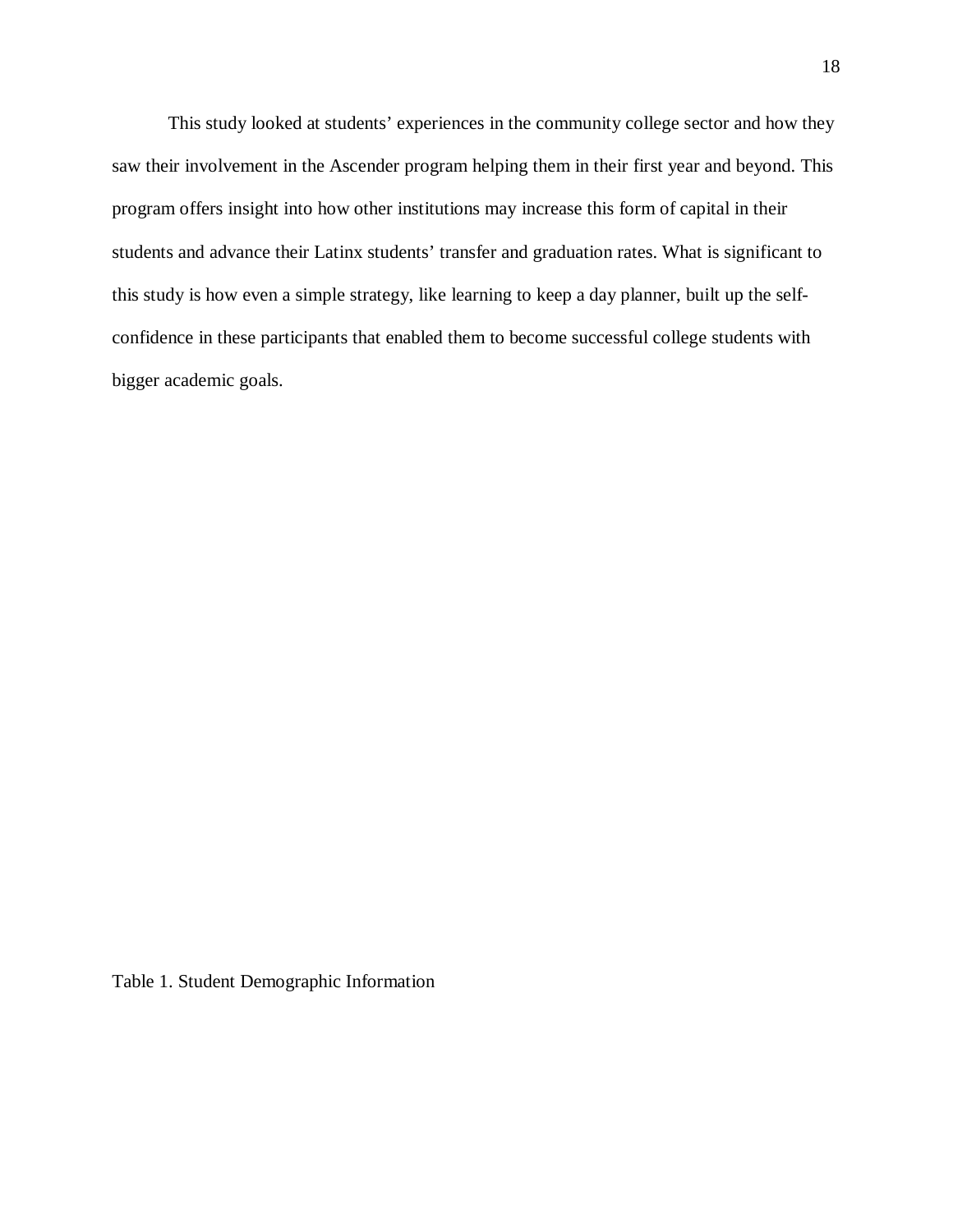| <b>Student</b> | <b>Gender</b> | <b>Major</b>                        | Year or         |
|----------------|---------------|-------------------------------------|-----------------|
|                |               |                                     | <b>Transfer</b> |
|                |               |                                     | <b>Status</b>   |
| Crystal        | Female        | Nursing                             | Transferred     |
| Matthew        | Male          | Pre-engineering                     | Completed       |
|                |               |                                     | first year      |
| Mayte          | Female        | Graphic design                      | Completed       |
|                |               |                                     | first year      |
| Gabriela       | Female        | Social work                         | Completed       |
|                |               |                                     | second year     |
| Emma           | Female        | Social work                         | Completed       |
|                |               |                                     | first year      |
| Angelina       | Female        | Government                          | Completed       |
|                |               |                                     | first year      |
| Emma           | Female        | Social work                         | Completed       |
|                |               |                                     | first year      |
| Liliana        | Female        | <b>Biology</b>                      | Completed       |
|                |               |                                     | first year      |
| Alicia         | Female        | <b>Nursing</b>                      | Completed       |
|                |               |                                     | first year      |
| Estela         | Female        | Veterinary                          | Completed       |
|                |               | Technician                          | third year      |
| Francesca      | Female        | Pre-Law                             | Completed a     |
|                |               |                                     | B.A.            |
| Maria          | Female        | Education                           | Transferred     |
| Jane           | Female        | Nutrition                           | Transferred     |
| Vanessa        | Female        | Nursing                             | Transferred     |
| Arturo         | Male          | <b>Business</b>                     | Transferred     |
| Carlos         | Male          | Multidisciplinary<br><b>Studies</b> | Transferred     |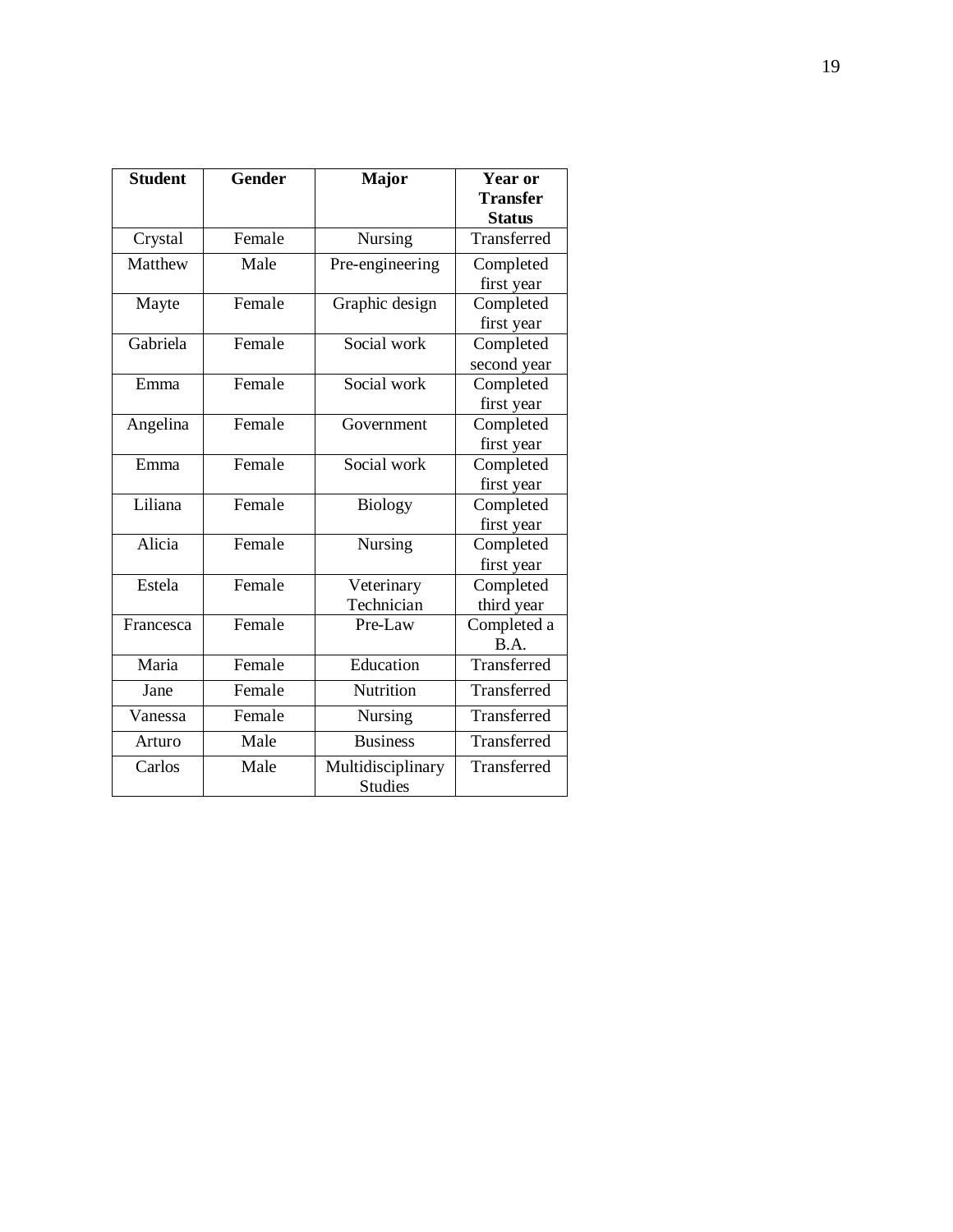#### **References**

- Acevedo-Gil, N., Santos, R. E., Alonso, L., & Solorzano, D. G. (2015). Latinas/os in community college developmental education: Increasing moments of academic and interpersonal validation. *Journal of Hispanic Higher Education*, *14*(2), 101-127.
- Baber, L. D. (2018). "Living in the Along": Validating Experiences Among Urban Community College Students in a College Transition Program. *Community College Review*, *46*(3), 316-340.
- Bailey, T., Jaggars, S. S., & Scott-Clayton, J. (2013). *Characterizing the effectiveness of developmental education: A response to recent criticism.* New York, NY: Community College Research Center, Columbia University. Retrieved from https://files.eric.ed.gov/fulltext/ED542142.pdf
- Bensimon, E. M., & Dowd, A. (2009). Dimensions of the transfer choice gap: Experiences of Latina and Latino students who navigated transfer pathways. *Harvard Educational Review*, *79*(4), 632-659.
- CTN transfer motivational conference. (n.d.). Austin, TX: Catch the Next, Inc. Retrieved November 24, 2019 from https://www.catchthenext.org/events/transfer-motivationalconference/
- Crisp, G. (2010). The impact of mentoring on the success of community college students. *The Review of Higher Education*, *34*(1), 39-60.
- Crisp, G., & Nora, A. (2010). Hispanic student success: Factors influencing the persistence and transfer decisions of Latino community college students enrolled in developmental education. *Research in Higher Education*, *51*(2), 175-194.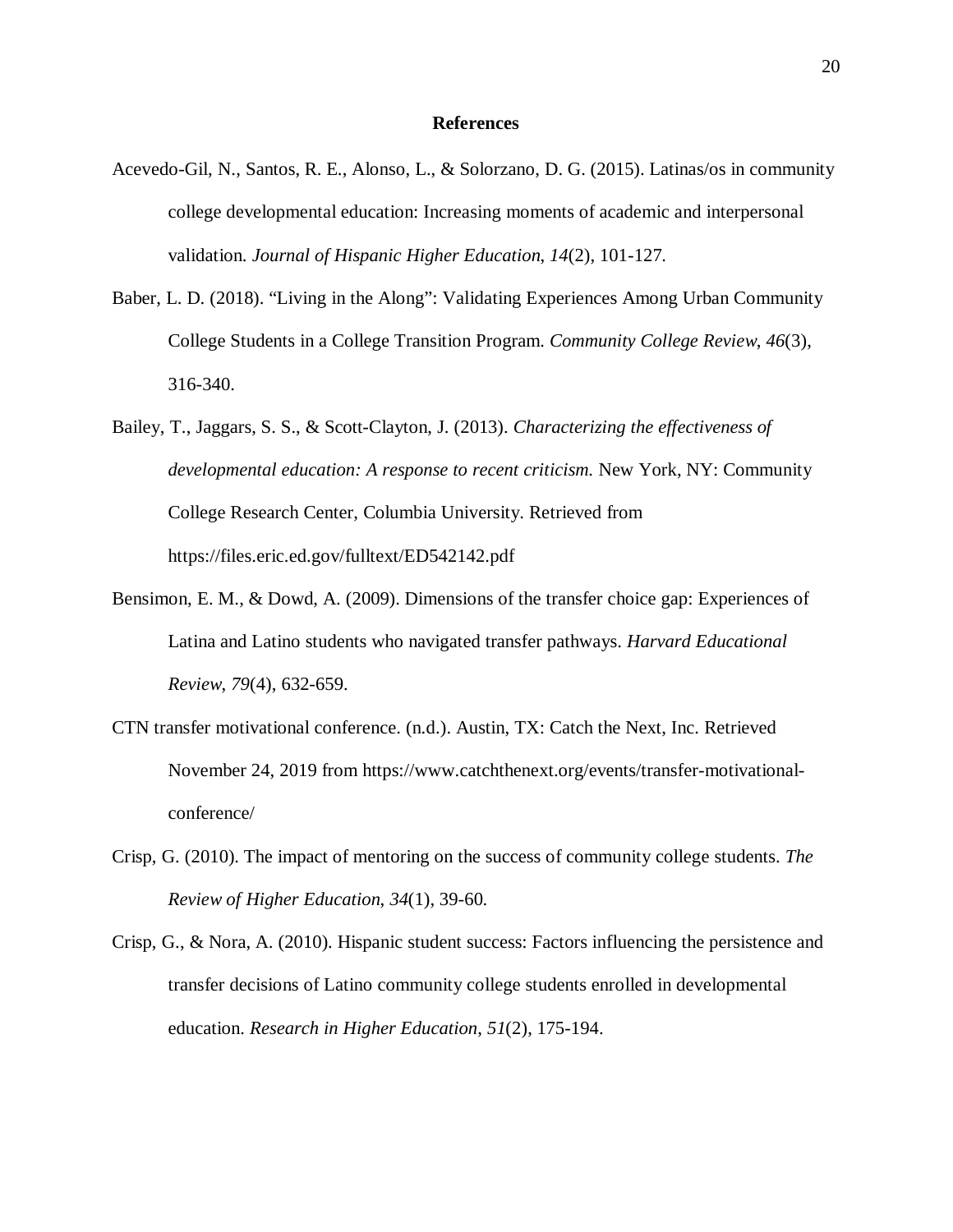- Doran, E.E., & Singh, A. (2018). "It's all about the ganas": Incorporating a multicultural curriculum in developmental education. *Community College Journal of Research and Practice, 42*(7-8), 476-488. doi: 10.1080/10668926.2018.1429965
- Doran, E.E. (2019). *Developmental instructors in the contact zone: Perspectives from Hispanicserving community colleges.* In I. Baca, Y.I. Hinojosa, & S.W. Murphy (eds.), *Teaching writing with bordered writers: Lessons learned at Hispanic-serving institutions* (pp. 37- 51). Albany, NY: State University of New York Press.
- Duggan, M. H., & Williams, M. R. (2010). Community college student success courses: The student perspective. *Community College Journal of Research and Practice, 35*(1-2), 121- 134.
- Excelencia in Education. (2019). *Latinos in higher education: Compilation of fast facts.* Washington, DC. Retrieved from https://www.edexcelencia.org/media/946
- Gandara, P. C., & Contreras, F. (2009). *The Latino education crisis: The consequences of failed social policies*. Cambridge, MA: Harvard University Press.
- Hatch, D. K. (2016). A brief history and a framework for understanding commonalities and differences of community college student success programs. *New Directions for Community Colleges*, *2016*(175), 19-31.
- Lundberg, C. A. (2014). Peers and faculty as predictors of learning for community college students. *Community College Review*, *42*(2), 79-98.
- Lundberg, C. A., & Schreiner, L. A. (2004). Quality and frequency of faculty-student interaction as predictors of learning: An analysis by student race/ethnicity. *Journal of College Student Development*, *45*(5), 549-565.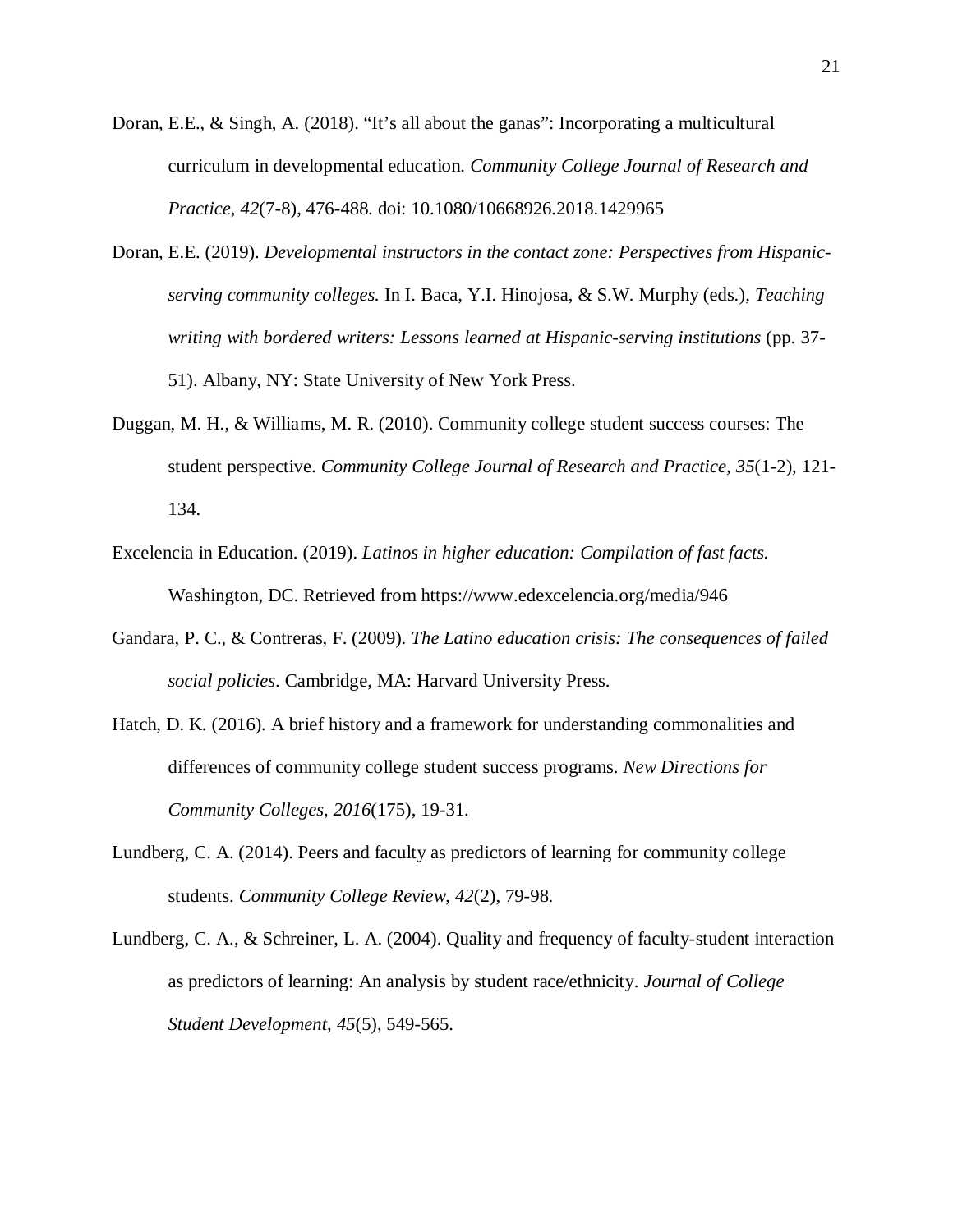- Melguizo, T. (2009). Are community colleges an alternative path for Hispanic students to attain a bachelor's degree? *Teachers College Record*, *111*(1), 90-123.
- Mendoza, M., Hart, J., & Whitney, S. (2011). Taking the family to college: Understanding the role of family in the resiliency of Hispanic students at a predominantly White Midwest university. *Enrollment Management Journal*, *5*(4), 67-90.
- Merriam, S. B., & Tisdell, E. J. (2016). *Qualitative research: A guide to design and implementation*. San Francisco, CA: John Wiley & Sons.
- Núñez, A. M., & Elizondo, D. (2013, Spring). Closing the Latino/a transfer gap: Creating pathways to the Baccalaureate. *PERSPECTIVAS: Issues in Higher Education Policy and Practice,* 2, 1-15. Spring 2013. *American Association of Hispanics in Higher Education*.
- Our Program. (n.d.). Austin, TX: Catch the Next, Inc. Retrieved November 24, 2019 from http://catchthenext.org/our-program/our-model/
- Our Impact. (n.d.). Austin, TX: Catch the Next, Inc. Retrieved November 24, 2019 from https://www.catchthenext.org/our-programs/our-impact/
- Parker, S. (2018). Reaching and teaching "nontraditional" students in community colleges and beyond. In M.L Kozimor-King, & J. Chin (Eds.), *Learning from each other: Refining the practice of teaching in higher education* (pp. 100-115). Oakland, CA: University of California Press.
- Pérez, P. A., & Ceja, M. (2010). Building a Latina/o student transfer culture: Best practices and outcomes in transfer to universities. *Journal of Hispanic Higher Education, 9*(1), 6-21.
- Pérez, P. A., & McDonough, P. M. (2008). Understanding Latina and Latino college choice: A social capital and chain migration analysis. *Journal of Hispanic Higher Education*, *7*(3), 249-265.